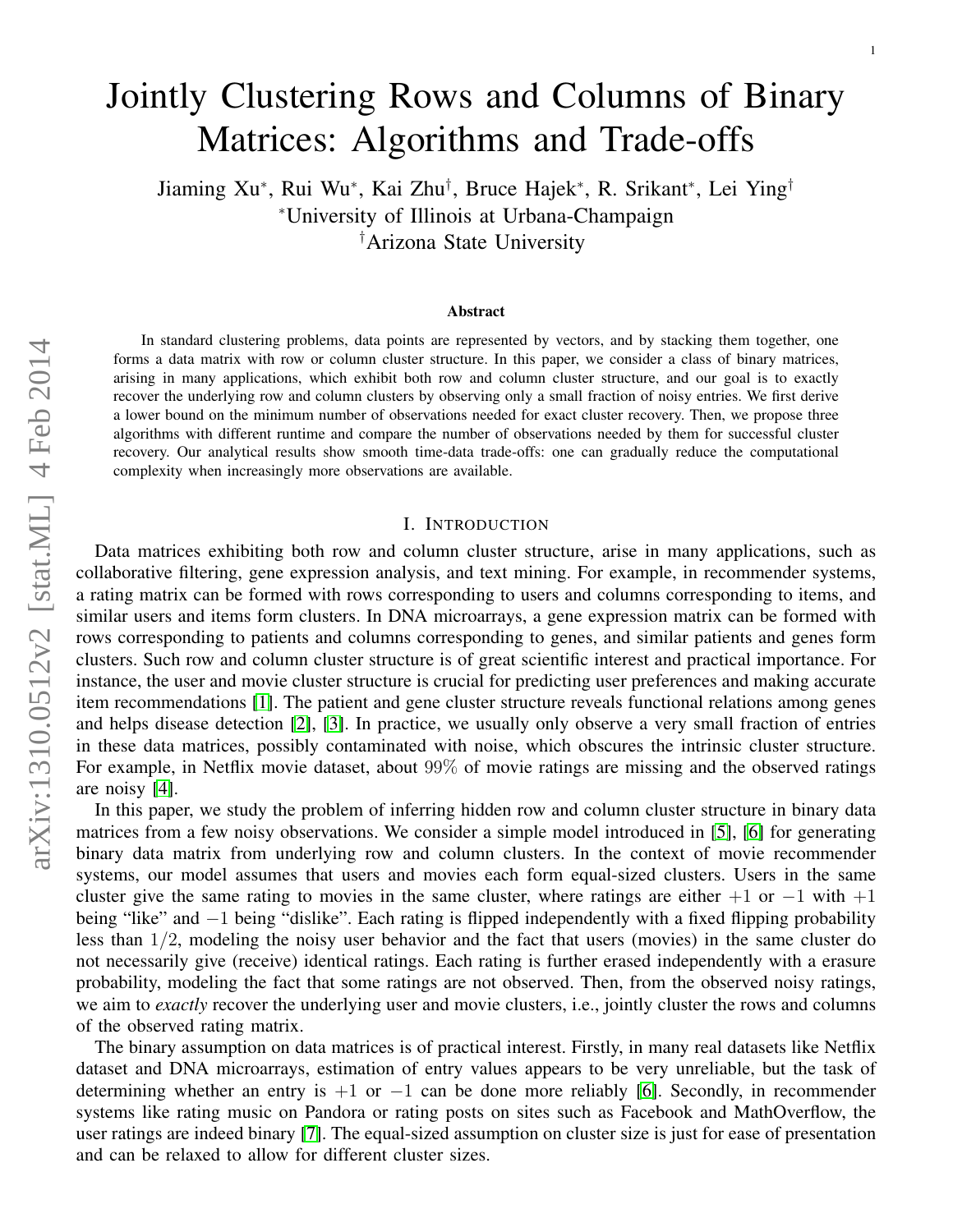The hardness of our cluster recovery problem is governed by the erasure probability and cluster size. Intuitively, recovery becomes harder when the erasure probability increases, meaning fewer observations, and the cluster size decreases, meaning that clusters are harder to detect. The first goal of this paper is to understand when exact cluster recovery is possible or fundamentally impossible. Furthermore, our cluster recovery problem poses a computational challenge: An algorithm exhaustively searching over all the possible row and column cluster structures would have a time complexity exponentially increasing with the matrix dimension. The second goal of this paper is to understand how the computational complexity of our cluster recovery problem changes when increasingly more observations are available.

In this paper, our contributions are as follows. We first derive a lower bound on the minimum number of observations needed for exact cluster recovery as a function of matrix dimension and cluster size. Then we propose three algorithms with different runtimes and compare the number of observations needed by them for successful cluster recovery.

- The first algorithm directly searches for the optimal clustering of rows and columns separately; it is combinatorial in nature and takes exponential-time but achieves the best statistical performance among the three algorithms in the noiseless setting.
- By noticing that the underlying true rating matrix is a specific type of low-rank matrix, the second algorithm recovers the clusters by solving a nuclear norm regularized convex optimization problem, which is a popular heuristic for low rank matrix completion problems; it takes polynomial-time but has less powerful statistical performance than the first algorithm.
- The third algorithm applies spectral clustering to the rows and columns separately and then performs a joint clean-up step; it has lower computational complexity than the previous two algorithms, but less powerful statistical performance. We believe that this is the first such performance guarantee for exact cluster recovery, with a growing number of clusters, using spectral clustering.

These algorithms are then compared with a simple nearest-neighbor clustering algorithm proposed in [\[6\]](#page-18-5). Our analytical results show smooth time-data trade-offs: when increasingly more observations are available, one can gradually reduce the computational complexity by applying simpler algorithms while still achieving the desired performance. Such time-data trade-offs is of great practical interest for statistical learning problems involving large datasets [\[8\]](#page-18-7).

The rest of the paper is organized as follows. In Section [II,](#page-1-0) we discuss related work. In Section [III,](#page-2-0) we formally introduce our model and main results. The lower bound is presented in Section [IV.](#page-5-0) The combinatorial method, convex method, spectral method are studied in Section [V,](#page-5-1) Section [VI](#page-6-0) and Section [VII,](#page-8-0) respectively. The proofs are given in Section [VIII.](#page-9-0) The simulation results are presented in Section [IX.](#page-15-0) Section [X](#page-17-0) concludes the paper with remarks.

#### II. RELATED WORK

<span id="page-1-0"></span>In this section, we point out some connections of our model and results to prior work. There is a vast literature on clustering and we only focus on theoretical works with rigorous performance analysis. More detailed comparisons are provided after we present the theorems.

#### *A. Graph clustering*

Much of the prior work on graph clustering, as surveyed in [\[9\]](#page-18-8), focuses on graphs with a single node type, where nodes in the same cluster are more likely to have edges among them. A low-rank plus sparse matrix decomposition approach is proved to exactly recover the clusters with the best known performance guarantee in [\[10\]](#page-18-9). The same approach is used to recover the clusters from a partially observed graph in [\[11\]](#page-18-10). A spectral method for exact cluster recovery is proposed and analyzed in [\[12\]](#page-18-11) with the number of clusters fixed. More recently, [\[13\]](#page-18-12) proved an upper bound on the number of nodes "mis-clustered" by a spectral clustering algorithm in the high dimensional setting with a growing number of clusters.

In contrast to the above works, in our model, we have a labeled bipartite graph with two types of nodes (rows and columns). Notice that there are no edges among nodes of the same type and cluster structure is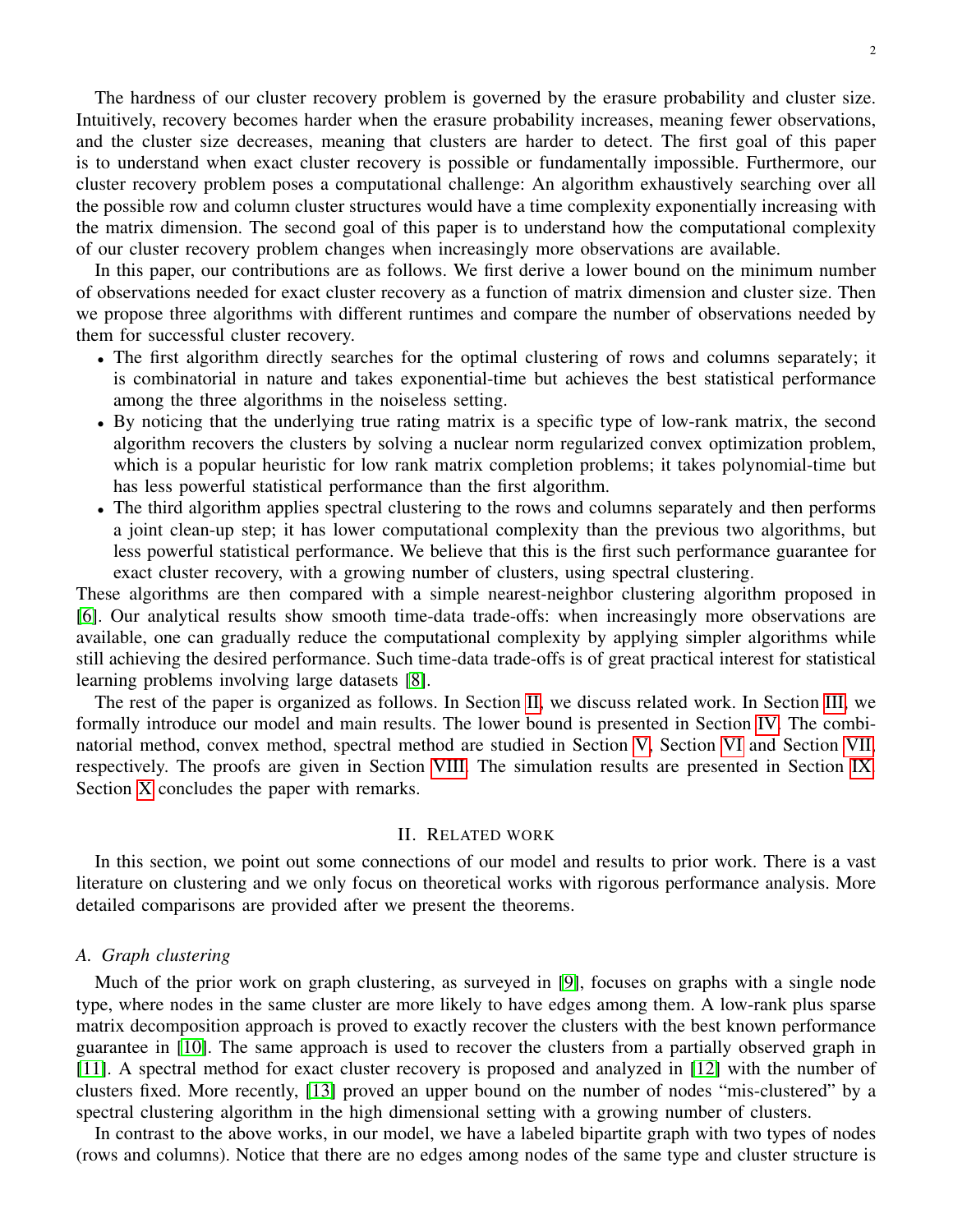<span id="page-2-1"></span>

|                             | parameter regime                     | $#$ of observations                                 | runtime     | remark                            |
|-----------------------------|--------------------------------------|-----------------------------------------------------|-------------|-----------------------------------|
| lower bound                 | $nK^2(1-\epsilon)^2 = O(1)$          | $m = O\left(\frac{n^{1.5}}{K}\right)$               |             |                                   |
| combinatorial method        | $nK(1-\epsilon)^2 = \Omega(\log n)$  | $m = \Omega(\frac{n^{1.5}\sqrt{\log n}}{\sqrt{K}})$ | exponential | assuming noiseless, i.e., $p = 0$ |
| convex method               | $K(1-\epsilon) = \Omega(\log n)$     | $m = \Omega(\frac{n^2 \log n}{\nu})$                | polynomial  | assuming Conjecture 1 holds       |
| spectral method             | $K(1-\epsilon) = \Omega(r \log^2 n)$ | $m = \Omega(\frac{n^3 \log^2 n}{K^2})$              | $O(n^3)$    |                                   |
| nearest-neighbor clustering | $n(1-\epsilon)^2 = \Omega(\log n)$   | $m = \Omega(n^{1.5}\sqrt{\log n})$                  | O(mr)       |                                   |

TABLE I: Main results: comparison of a lower bound and four clustering algorithms.

defined for the two types separately. In this sense, our cluster recovery problem can be viewed as a natural generalization of graph clustering problem to labeled bipartite graphs. In fact, our second algorithm via convex programming is inspired by the work [\[10\]](#page-18-9), [\[11\]](#page-18-10).

A model similar to ours but with a fixed number of clusters has been considered in [\[14\]](#page-18-13), where the spectral method plus majority voting is shown to *approximately* predict the rating matrix. However, our third algorithm via spectral method is shown to achieve exact cluster and rating matrix recovery with a growing number of clusters. This is the first theoretical result on spectral method for exact cluster recovery in with a growing number of clusters to our knowledge.

# *B. Biclustering*

Biclustering [\[15\]](#page-18-14), [\[16\]](#page-18-15), [\[2\]](#page-18-1), [\[17\]](#page-18-16) tries to find sub-matrices (which may overlap) with particular patterns in a data matrix. Many of the proposed algorithms are based on heuristic searches without provable performance guarantees. Our cluster recovery problem can be viewed as a special case where the data matrix consists of non-overlapping sub-matrices with constant binary entries, and our paper provides a thorough study of this special biclustering problem. Recently, there is a line of work studying another special case of biclustering problem, which tries to detect a single small submatrix with elevated mean in a large fully observed noisy matrix [\[18\]](#page-18-17). Interesting statistical and computational trade-offs are summarized in [\[19\]](#page-18-18).

#### *C. Low-rank matrix completion*

Under our model, the underlying true data matrix is a specific type of low-rank matrix. If we recover the true data matrix, we immediately get the user (or movie) clusters by assigning the identical rows (or columns) of the matrix to the same cluster. In the noiseless setting with no flipping, the nuclear norm minimization approach [\[20\]](#page-19-0), [\[21\]](#page-19-1), [\[22\]](#page-19-2) can be directly applied to recover the true data matrix and further recover the row and column clusters. Alternate minimization is another popular and empirically successful approach for low-matrix completion [\[4\]](#page-18-3). However, it is harder to analyze and the performance guarantee is weaker than nuclear norm minimization [\[23\]](#page-19-3). In the low noise setting with the flipping probability restricting to be a small constant, the low-rank plus sparse matrix decomposition approach [\[24\]](#page-19-4), [\[25\]](#page-19-5), [\[26\]](#page-19-6) can be applied to exactly recover data matrix and further recover the row and column clusters.

The performance guarantee for our second algorithm via convex programming is better than these previous approaches and it allows the flipping probability to be any constant less than 1/2. Moreover, our proof turns out to be much simpler. The recovery of our true data matrix can also be viewed as a specific type of one-bit matrix completion problem recently studied in [\[7\]](#page-18-6). However, [\[7\]](#page-18-6) only focuses on approximate matrix recovery and the results there cannot be used to recover row and column clusters.

# III. MODEL AND MAIN RESULTS

<span id="page-2-0"></span>In this section, we formally state our model and main results.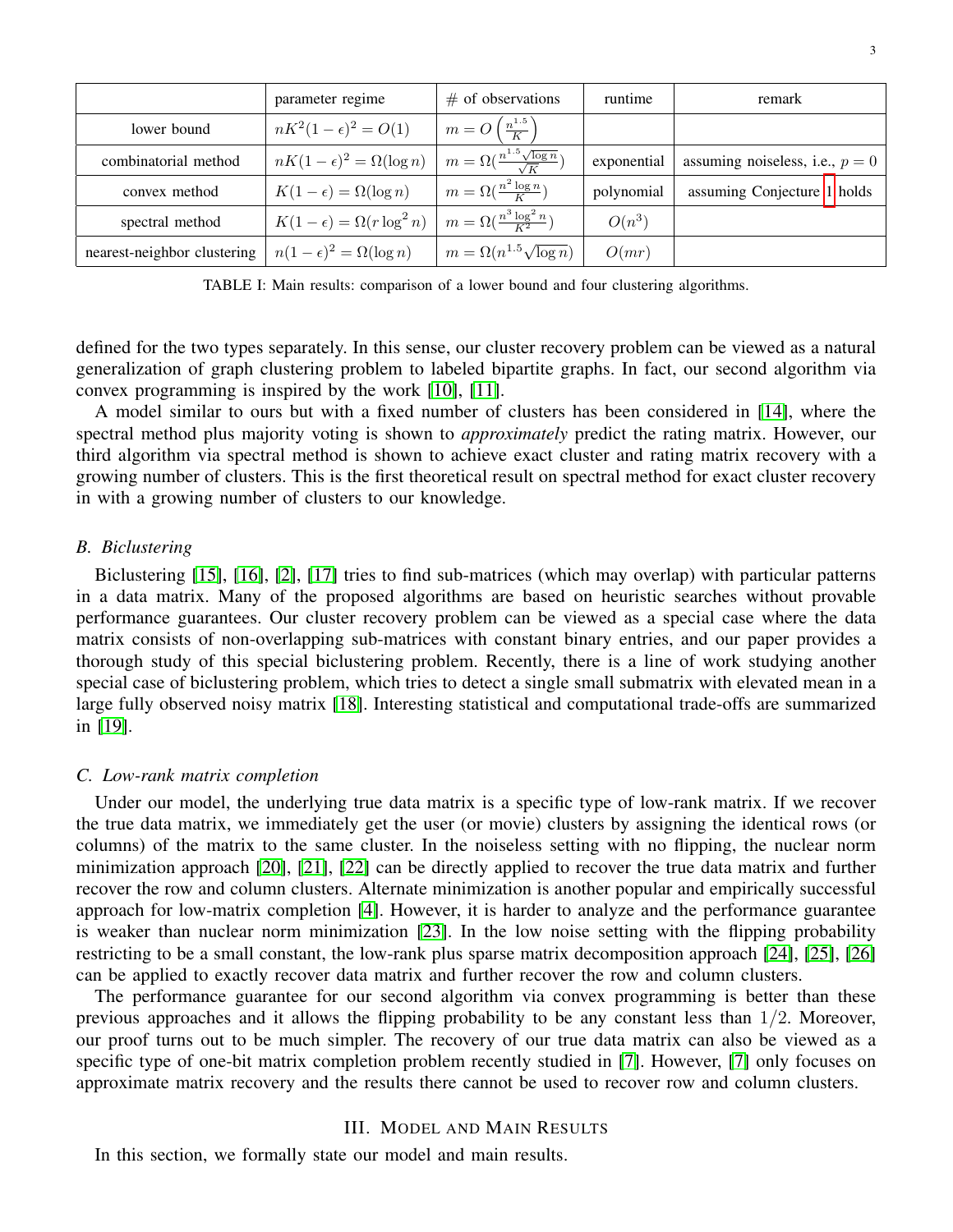#### *A. Model*

Our model is described in the context of movie recommender systems, but it is applicable to other systems with binary data matrices having row and column cluster structure. Consider a movie recommender system with n users and n movies. Let R be the rating matrix of size  $n \times n$  where  $R_{ij}$  is the rating user i gives to movie j. Assume both users and movies form r clusters of size  $K = n/r$ . Users in the same cluster give the same rating to movies in the same cluster. The set of ratings corresponding to a user cluster and a movie cluster is called a block. Let B be the *block rating matrix* of size  $r \times r$  where  $B_{kl}$  is the *block rating* user cluster k gives to movie cluster l. Then the rating  $R_{ij} = B_{kl}$  if user i is in user cluster k and movie j is in movie cluster l. Further assume that entries of  $B$  are independent random variables which are  $+1$  or  $-1$  with equal probability. Thus, we can imagine the rating matrix as a block-constant matrix with all the entries in each block being either  $+1$  or  $-1$ . Observe that if r is a fixed constant, then users from two different clusters have the same ratings for all movies with some positive probability, in which case it is impossible to differentiate between these two clusters. To avoid such situations, assume r is at least  $\Omega(\log n)$ .

Suppose each entry of R goes through an independent binary symmetric channel with flipping probability  $p < 1/2$ , representing noisy user behavior, and an independent erasure channel with erasure probability  $\epsilon$ , modeling the fact that some entries are not observed. The expected number of observed ratings is  $m = n^2(1 - \epsilon)$ . We assume that p is a constant throughout the paper and  $\epsilon$  could converge to 1 as  $n \to \infty$ . Let R' denote the output of the binary symmetric channel and  $\Omega$  denote the set of non-erased entries. Let  $\hat{R}_{ij} = R'_{ij}$  if  $(i, j) \in \Omega$  and  $\hat{R}_{ij} = 0$  otherwise. The goal is to exactly recover the row and column clusters from the observation  $\hat{R}$ .

## *B. Main Results*

The main results are summarized in Table [I.](#page-2-1) Note that these results do not explicitly depend on  $p$ . In fact, as p is assumed to be a constant strictly less than  $1/2$ , it affects the results by constant factors.

The parameter regime where exact cluster recovery is fundamentally impossible for any algorithm is proved in Section [IV.](#page-5-0) The combinatorial method, convex method and spectral method are studied in Section [V,](#page-5-1) Section [VI](#page-6-0) and Section [VII,](#page-8-0) respectively. We only analyze the combinatorial method in the noiseless case where  $p = 0$ , but we believe similar result is true for the noisy case as well. The parameter regime in which the convex method succeeds is obtained by assuming that a technical conjecture holds, which is justified through extensive simulation. The parameter regime in which the spectral method succeeds is obtained for the first time for exact cluster recovery with a growing number of clusters. The nearest-neighbor clustering algorithm was proposed in [\[6\]](#page-18-5). It clusters the users by finding the  $K - 1$  most similar neighbors for each user. The similarity between user  $i$  and  $i'$  is measured by the number of movies with the same observed rating, i.e.,

$$
s_{ii'} = \sum_{j=1}^{n} \mathbb{I}_{\{\hat{R}_{ij}\neq 0\}} \mathbb{I}_{\{\hat{R}_{i'j}\neq 0\}} \mathbb{I}_{\{\hat{R}_{ij}=\hat{R}_{i'j}\}},
$$

where  $\mathbb{I}_{\{\cdot\}}$  is an indicator function. Movies are clustered similarly. It is shown in [\[6\]](#page-18-5) that the nearestneighbor clustering algorithm exactly recovers user and movie clusters when  $n(1 - \epsilon)^2 > C \log n$  for a constant C.

The number of observations needed for successful cluster recovery can be derived from the corresponding parameter regime using the identity  $m = n^2(1 - \epsilon)$  as shown in Table [I.](#page-2-1) For better illustration, we visualize our results in Figure [1.](#page-4-0) In particular, we take  $\log(m/n)$  as x-axis and  $\log K$  as y-axis and normalize both axes by  $\log n$ . Since exact cluster recovery becomes easy when the number of observations m and cluster size K increase, we expect that exact cluster recovery is easy near  $(1, 1)$  and hard near  $(0, 0).$ 

From Figure [1,](#page-4-0) we can observe interesting trade-offs between algorithmic runtime and statistical performance. In terms of the runtime, the combinatorial method is exponential, while the other three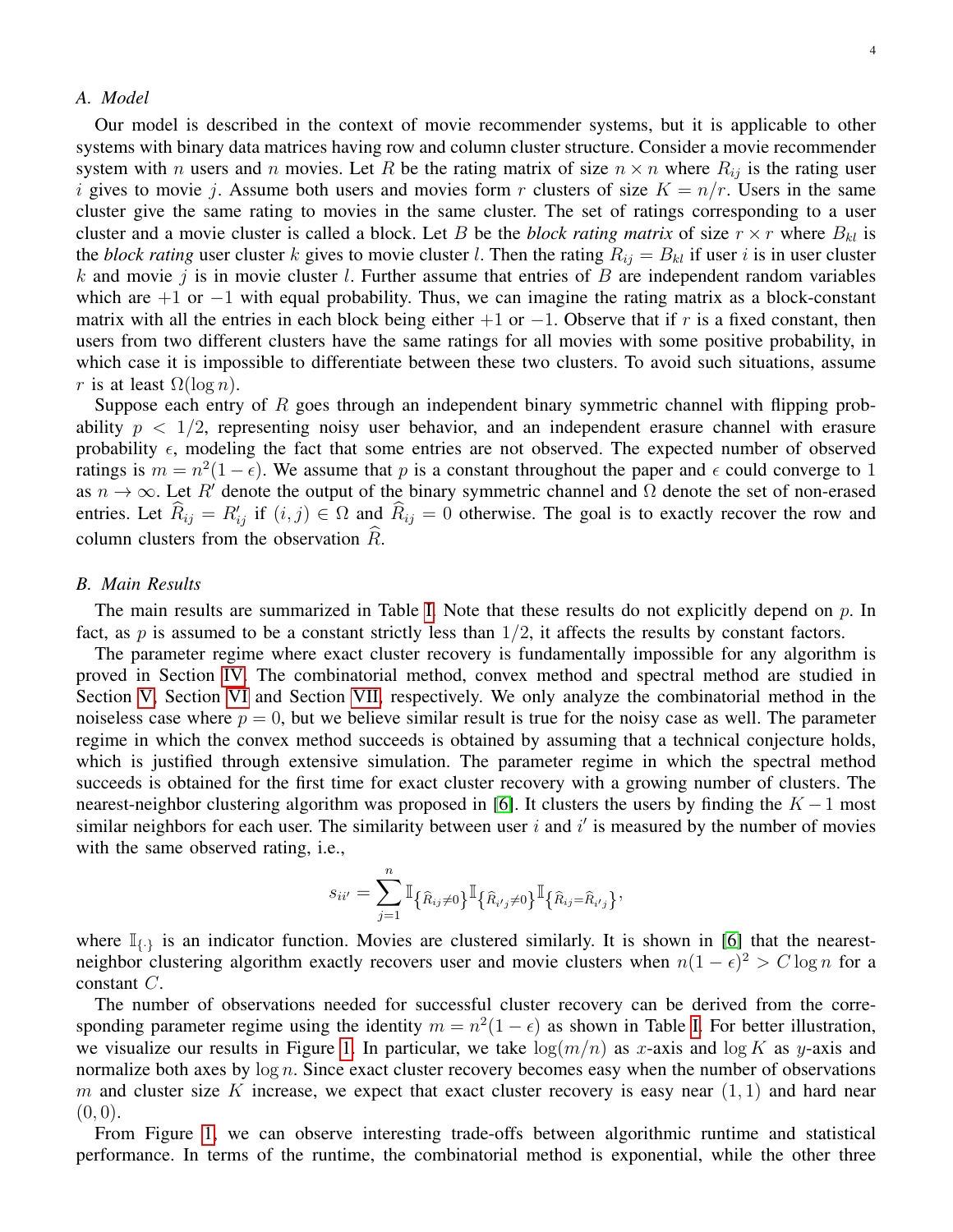<span id="page-4-0"></span>

Fig. 1: Summary of results in terms of number of observations m and cluster size K. The lower bound states that it is impossible for any algorithm to reliably recover the clusters exactly in the shaded regime (grey). The combinatorial method, the convex method, the spectral method and the nearest-neighbor clustering algorithm succeed in the regime to the right of lines  $AE$  (yellow),  $BE$  (red),  $CE$  (blue) and AD (green), respectively.

algorithms are polynomial. In particular, the convex method can be casted as a semidefinite programming and solved in polynomial-time. For the spectral method, the most computationally expensive step is the singular value decomposition of the observed data matrix which can always be done in time  $O(n^3)$  and more efficiently when the observed data matrix is sparse. It is not hard to see that the time complexity for the nearest-neighbor clustering algorithm is  $O(n^2r)$  and more careful analysis reveals that its time complexity is  $O(mr)$ . On the other hand, in terms of statistical performance, the combinatorial method needs strictly fewer observations than the other three algorithms when there is no noise, and the convex method always needs fewer observations than the spectral method. It is somewhat surprising to see that the simple nearest-neighbor clustering algorithm needs fewer observations than the more sophisticated convex method when the cluster size K is  $O(\sqrt{n})$ .

In summary, we see that when more observations available, one can apply algorithms with less runtime while still achieving exact cluster recovery. For example, consider the noiseless case with cluster size  $K = n^{0.8}$ , the number of observations *per user* required for cluster recovery by the combinatorial method, convex method, spectral method and nearest-neighbor clustering algorithm are  $\Omega(n^{0.1})$ ,  $\Omega(n^{0.2})$ ,  $\Omega(n^{0.4})$ and  $\Omega(n^{0.5})$ , respectively. Therefore, when the number of observations per user increases from  $\Omega(n^{0.1})$  to  $\Omega(n^{0.5})$ , one can gradually reduces the computational complexity from exponential-time to polynomialtime as low as  $O(n^{1.7})$ .

The main results in this paper can be easily extended to the more general case with  $n_1$  rows and  $n_2 = \Theta(n_1)$  columns and  $r_1$  row clusters and  $r_2 = \Theta(r_1)$  column clusters. The sizes of different clusters could vary as long as they are of the same order. Likewise, the flipping probability  $p$  and the erasure probability  $\epsilon$  could also vary for different entries of the data matrix as long as they are of the same order. Due to space constraints, such generalizations are omitted in this paper.

#### *C. Notations*

A variety of norms on matrices will be used. The spectral norm of a matrix X is denoted by  $||X||$ , which is equal to the largest singular value. Let  $\langle X, Y \rangle = \text{Tr}(X^{\top}Y)$  denote the inner product between two matrices. The nuclear norm is denoted by  $||X||_*$  which is equal to the sum of singular values and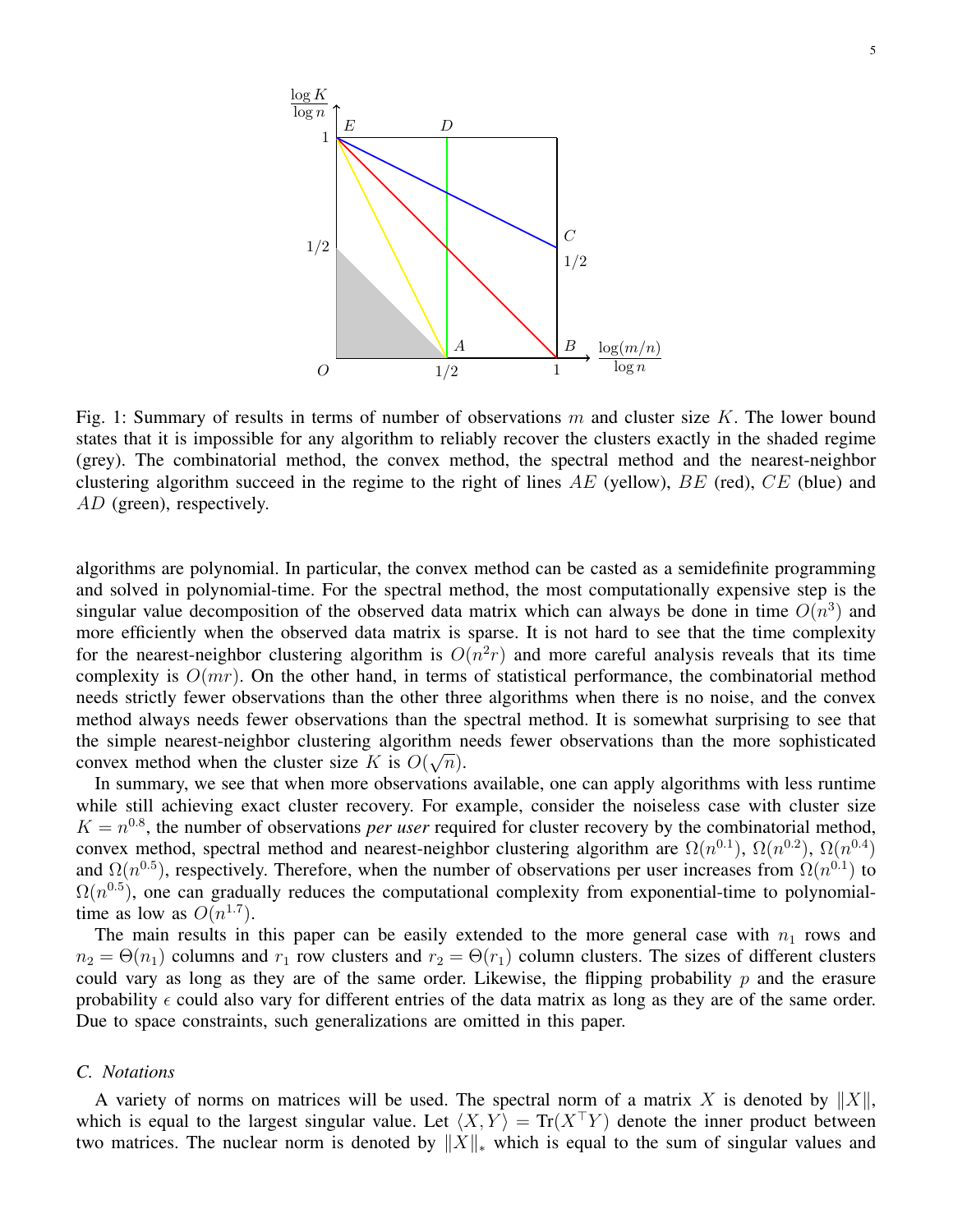is a convex function of X. Let  $||X||_1 = \sum_{i,j} |X_{ij}|$  denote the  $l_1$  norm and  $||X||_{\infty} = \max_{i,j} |X_{ij}|$  denote the  $l_{\infty}$  norm. Let  $X = \sum_{t=1}^{n} \sigma_t u_t v_t^{\top}$  denotes the singular value decomposition  $X \in \mathbb{R}^{n \times n}$  such that  $\sigma_1 \geq \cdots \geq \sigma_n$ . The best rank r approximation of X is defined as  $P_r(X) = \sum_{t=1}^r \sigma_t u_t v_t^{\top}$ . For vectors, let  $\langle x, y \rangle$  denote the inner product between two vectors and the only norm that will be used is the usual  $l_2$ norm, denoted as  $||x||_2$ .

Throughout the paper, we say that an event occurs "a.a.s." or "asymptotically almost surely" when it occurs with a probability which tends to one as  $n$  goes to infinity.

## IV. LOWER BOUND

<span id="page-5-0"></span>In this section, we derive a lower bound for any algorithm to reliably recover the user and movie clusters. The lower bound is constructed by considering a genie-aided scenario where the set of flipped entries is revealed as side information, which is equivalent to saying that we are in the noiseless setting with  $p = 0$ . Hence, the true rating matrix R agrees with R on all non-erased entries. We construct another rating matrix R with the same movie cluster structure as R but different user cluster structure by swapping two users in two different user clusters. We show that if  $nK^2(1-\epsilon)^2 = O(1)$ , then  $\tilde{R}$  agrees with  $\hat{R}$  on all non-erased entries with positive probability, which implies that no algorithm can reliably distinguish between  $R$  and  $R$  and thus recover user clusters.

<span id="page-5-2"></span>**Theorem 1.** *Fix*  $0 < \delta < 1$ . If  $nK^2(1-\epsilon)^2 < \delta$ , then with probability at least  $1-\delta$ , it is impossible for *any algorithms to recover the user clusters or movie clusters.*

Intuitively, Theorem [1](#page-5-2) says that when the erasure probability is high and the cluster size is small that  $nK^2(1-\epsilon)^2 = O(1)$ , the observed rating matrix  $\hat{R}$  does not carry enough information to distinguish between different possible cluster structures.

## V. COMBINATORIAL METHOD

<span id="page-5-1"></span>In this section, we study a combinatorial method which clusters users or movies by searching for a partition with the least total number of "disagreements". We describe the method in Algorithm [1](#page-5-3) for clustering users only. Movies are clustered similarly. The number of disagreements  $D_{ii'}$  between a pair of users  $i, i'$  is defined as the number of movies satisfying that: The two ratings given by users  $i, i'$  are both observed and the observed two ratings are different. In particular, if for every movie, the two ratings given by users i, i' are not observed simultaneously, then  $D_{ii'} = 0$ .

## <span id="page-5-3"></span>Algorithm 1 Combinatorial Method

- 1: For each pair of users i, i', compute the number of disagreements  $D_{ii'}$  between them.
- 2: For each partition of users into  $r$  clusters of equal size  $K$ , compute its total number of disagreements defined as

$$
\sum_{i,i' \text{ in the same cluster}} D_{ii'}
$$

3: Output a partition which has the least total number of disagreements.

The idea of Algorithm [1](#page-5-3) is to reduce the problem of clustering both users and movies to a standard user clustering problem without movie cluster structure. In fact, this algorithm looks for the optimal partition of the users which has the minimum total in-cluster distance, where the distance between two users is measured by the number of disagreements between them. The following theorem shows that such simple reduction does *not* achieve the lower bound given in Theorem [1.](#page-5-2) The optimal algorithm for our cluster recovery problem might need to explicitly make use of both user and movie cluster structures.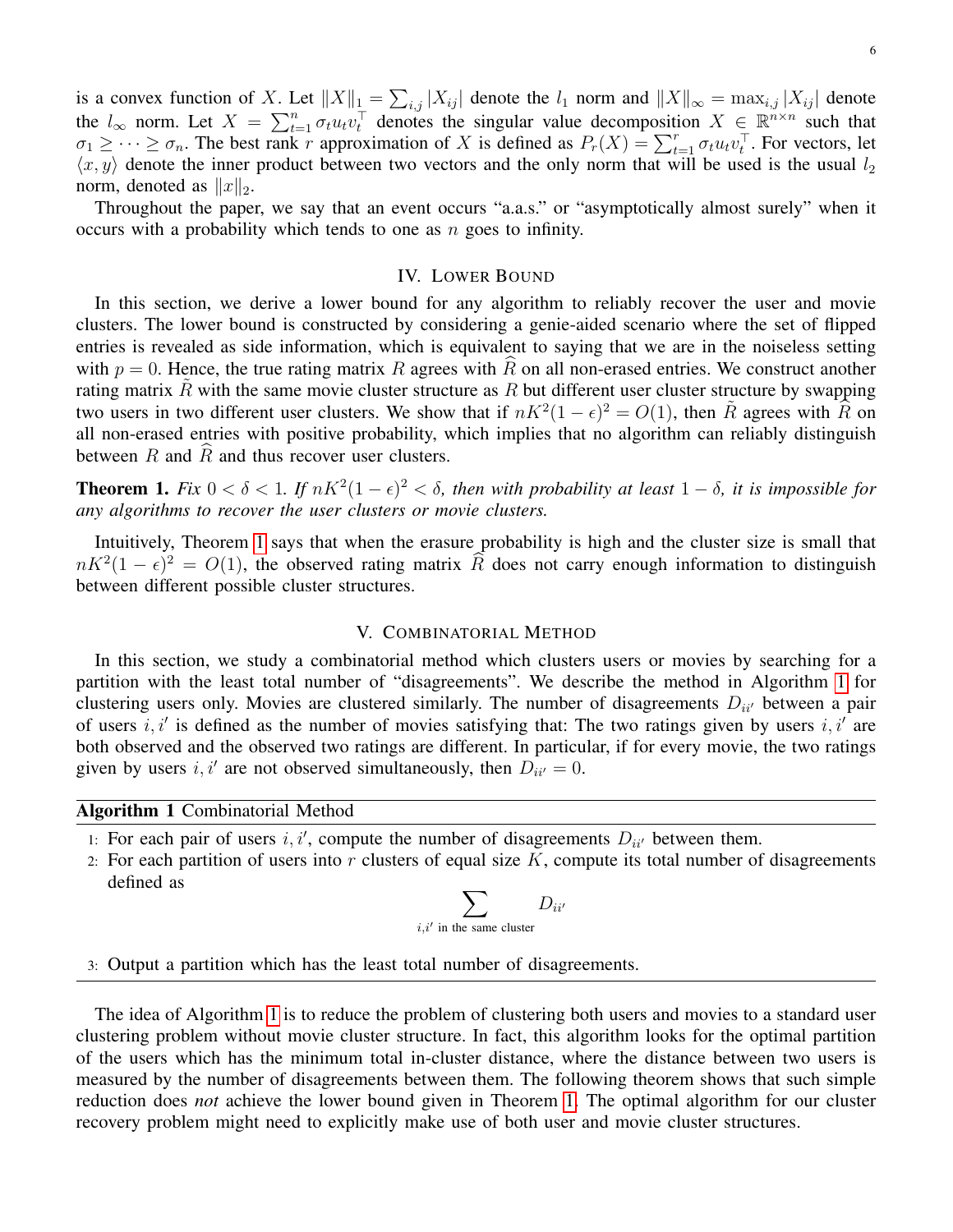<span id="page-6-5"></span>**Theorem 2.** *If*  $nK(1-\epsilon)^2 \leq \frac{1}{4}$  $\frac{1}{4}$ , then with probability at least 3/4, Algorithm [1](#page-5-3) cannot recover user and *movie clusters.*

Next we show that the above necessary condition for the combinatorial method is also sufficient up to a logarithmic factor when there is no noise, i.e.,  $p = 0$ . We suspect that the theorem holds for the noisy setting as well, but we have not yet been able to prove this.

<span id="page-6-4"></span>**Theorem 3.** If  $p = 0$  and  $nK(1 - \epsilon)^2 > C \log n$  for some constant C, then a.a.s. Algorithm [1](#page-5-3) exactly *recovers user and movie clusters.*

This theorem is proved by considering a conceptually simpler greedy algorithm that does not need to know  $K$ . After computing the number of disagreements for every pair of users, we search for a largest set of users which have no disagreement between each other, and assign them to a new cluster. We then remove these users and repeat the searching process until there is no user left. In the noiseless setting, the  $K$  users from the same true cluster have no disagreement between each other. Therefore, it is sufficient to show that, for any set of  $K$  users consisting of users from more than one cluster, they have more than one disagreement with high probability under our assumption.

## VI. CONVEX METHOD

<span id="page-6-0"></span>In this section, we show that the rating matrix  $R$  can be exactly recovered by a convex program, which is a relaxation of the maximum likelihood (ML) estimation. When  $R$  is known, we immediately get the user (or movie) clusters by assigning the identical rows (or columns) of  $R$  to the same cluster.

Let  $Y$  denote the set of binary block-constant rating matrix with  $r^2$  blocks of equal size. As the flipping probability  $p < 1/2$ , Maximum Likelihood (ML) estimation of R is equivalent to finding a  $Y \in \mathcal{Y}$  which best matches the observation  $\widehat{R}$ :

<span id="page-6-1"></span>
$$
\max_{Y} \sum_{i,j} \widehat{R}_{ij} Y_{ij}
$$
  
s.t.  $Y \in \mathcal{Y}$ . (1)

Since  $|\mathcal{Y}| = \Omega(e^n)$ , solving [\(1\)](#page-6-1) via exhaustive search takes exponential-time. Observe that  $Y \in \mathcal{Y}$  implies that Y is of rank at most r. Therefore, a natural relaxation of the constraint that  $Y \in \mathcal{Y}$  is to replace it with a rank constraint on  $Y$ , which gives the following problem:

$$
\max_{Y} \sum_{i,j} \widehat{R}_{ij} Y_{ij}
$$
  
s.t. rank $(Y) \le r$ ,  $Y_{ij} \in \{1, -1\}$ .

Further by relaxing the integer constraint and replacing the rank constraint with the nuclear norm regularization, which is a standard technique for low-rank matrix completion, we get the desired convex program:

<span id="page-6-3"></span>
$$
\max_{Y} \sum_{i,j} \widehat{R}_{ij} Y_{ij} - \lambda ||Y||_*
$$
  
s.t.  $Y_{ij} \in [-1, 1].$  (2)

The clustering algorithm based on the above convex program is given in Algorithm [2](#page-6-2)

<span id="page-6-2"></span>Algorithm 2 Convex Method

- 1: (Rating matrix estimation) Solve for  $\hat{Y}$  the convex program [\(2\)](#page-6-3).
- 2: (Cluster estimation) Assign identical rows (columns) of  $\tilde{Y}$  to the same cluster.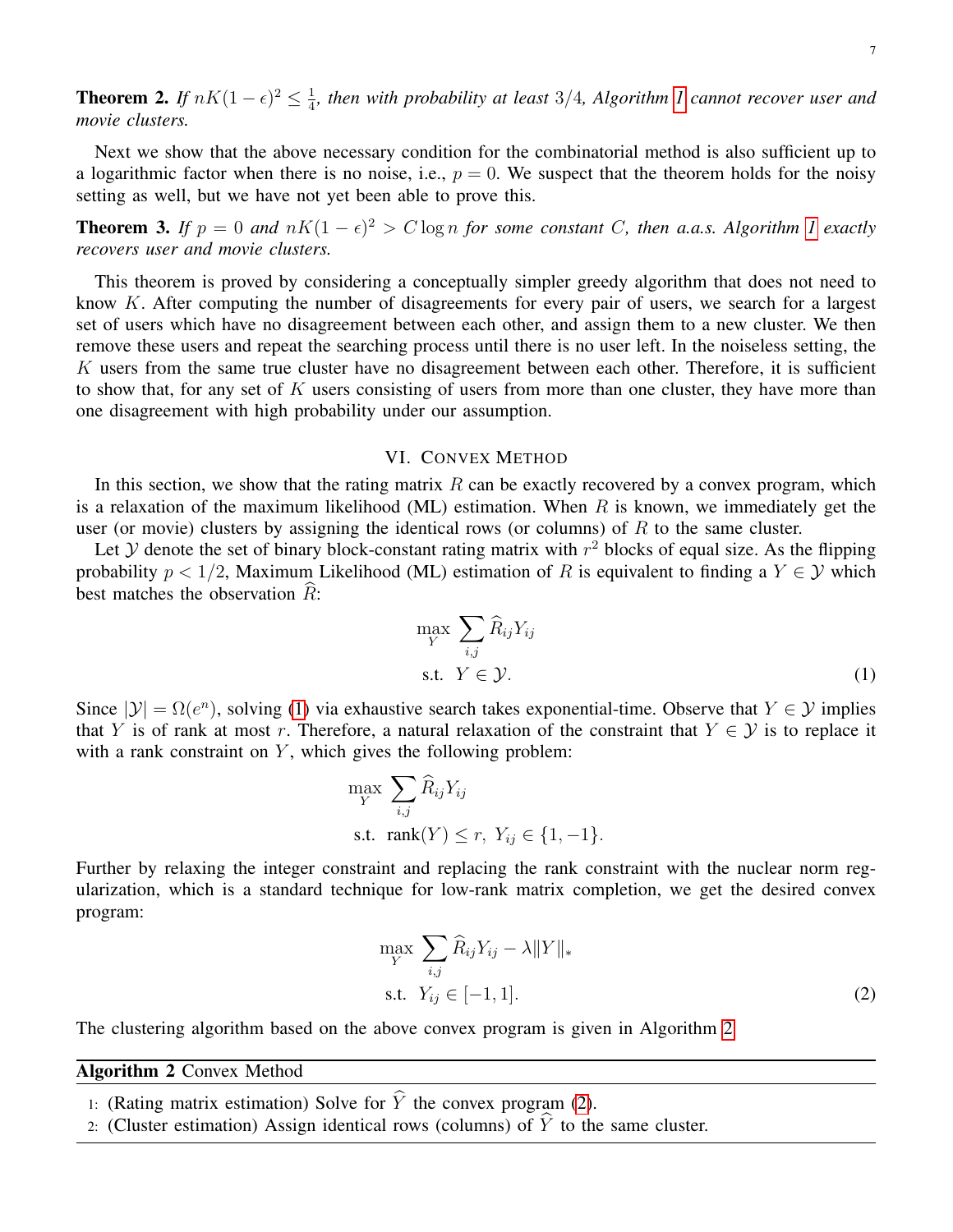<span id="page-7-2"></span>

Fig. 2: Simulation result supporting Conjecture [1.](#page-7-0) The conjecture is equivalent to  $||U_B V_B^{\top}||_{\infty} = \Theta(\sqrt{\frac{\log r}{r}})$ .

The convex program [\(2\)](#page-6-3) can be casted as a semidefinite program and solved in polynomial-time. Thus, Algorithm [2](#page-6-2) takes polynomial-time. Our performance guarantee for Algorithm [2](#page-6-2) is stated in terms of the incoherence parameter  $\mu$  defined below. Since the rating matrix R has rank r, the singular vector decomposition (SVD) is  $R = U\Sigma V^{\top}$ , where  $U, V \in \mathbb{R}^{n \times r}$  are matrices with orthonormal columns and  $\Sigma \in \mathbb{R}^{r \times r}$  is a diagonal matrix with nonnegative entries. Define  $\mu > 0$  such that  $||UV^{\top}||_{\infty} \leq \mu \sqrt{r/n}$ .

Denote the SVD of the block rating matrix B by  $B = U_B \Sigma_B V_B^{\top}$ . The next lemma shows that

<span id="page-7-3"></span>
$$
||UV^{\top}||_{\infty} = ||U_B V_B^{\top}||_{\infty} / K,
$$
\n(3)

and thus  $\mu$  is upper bounded by  $\sqrt{r}$ .

<span id="page-7-1"></span>Lemma 1.  $\mu \leq \sqrt{r}$ .

The following theorem provides a sufficient condition under which Algorithm [2](#page-6-2) exactly recovers the rating matrix and thus the row and column clusters as well.

<span id="page-7-4"></span>**Theorem 4.** If  $n(1 - \epsilon) \ge C' \log^2 n$  for some constant C', and

<span id="page-7-5"></span>
$$
m > Cnr \max\{\log n, \mu^2\},\tag{4}
$$

*where*  $C$  *is a constant and*  $\mu$  *is the incoherence parameter for*  $R$ *, then a.a.s. the rating matrix*  $R$  *is the unique maximizer to the convex program* [\(2\)](#page-6-3) *with*  $\lambda = 3\sqrt{(1 - \epsilon)n}$ .

Note that Algorithm [2](#page-6-2) is easy to implement as  $\lambda$  only depends on the erasure probability  $\epsilon$ , which can be reliably estimated from  $\widehat{R}$ . Moreover, the particular choice of  $\lambda$  in the theorem is just to simplify notations. It is straightforward to generalize our proof to show that the above theorem holds with  $\lambda = C_1 \sqrt{(1 - \epsilon)n}$ for any constant  $C_1 \geq 3$ .

Using Lemma [1,](#page-7-1) we immediately conclude from the above theorem that the convex program succeeds when  $m > Cnr^2$  for some constant C. However, based on extensive simulation in Fig [2,](#page-7-2) we conjecture that the following result is true.

<span id="page-7-0"></span>**Conjecture 1.**  $\mu = \Theta(\sqrt{\log r})$  *a.a.s.* 

By [\(3\)](#page-7-3), Conjecture [1](#page-7-0) is equivalent to  $||U_B V_B^{\top}||_{\infty} = \Theta(\sqrt{\frac{\log r}{r}})$ . For a fixed r, we simulate 1000 independent trials of B, pick the largest value of  $||U_B V_B^\top||_\infty$ , scale it by dividing  $\sqrt{\log r/r}$ , and get the plot in Fig [2.](#page-7-2)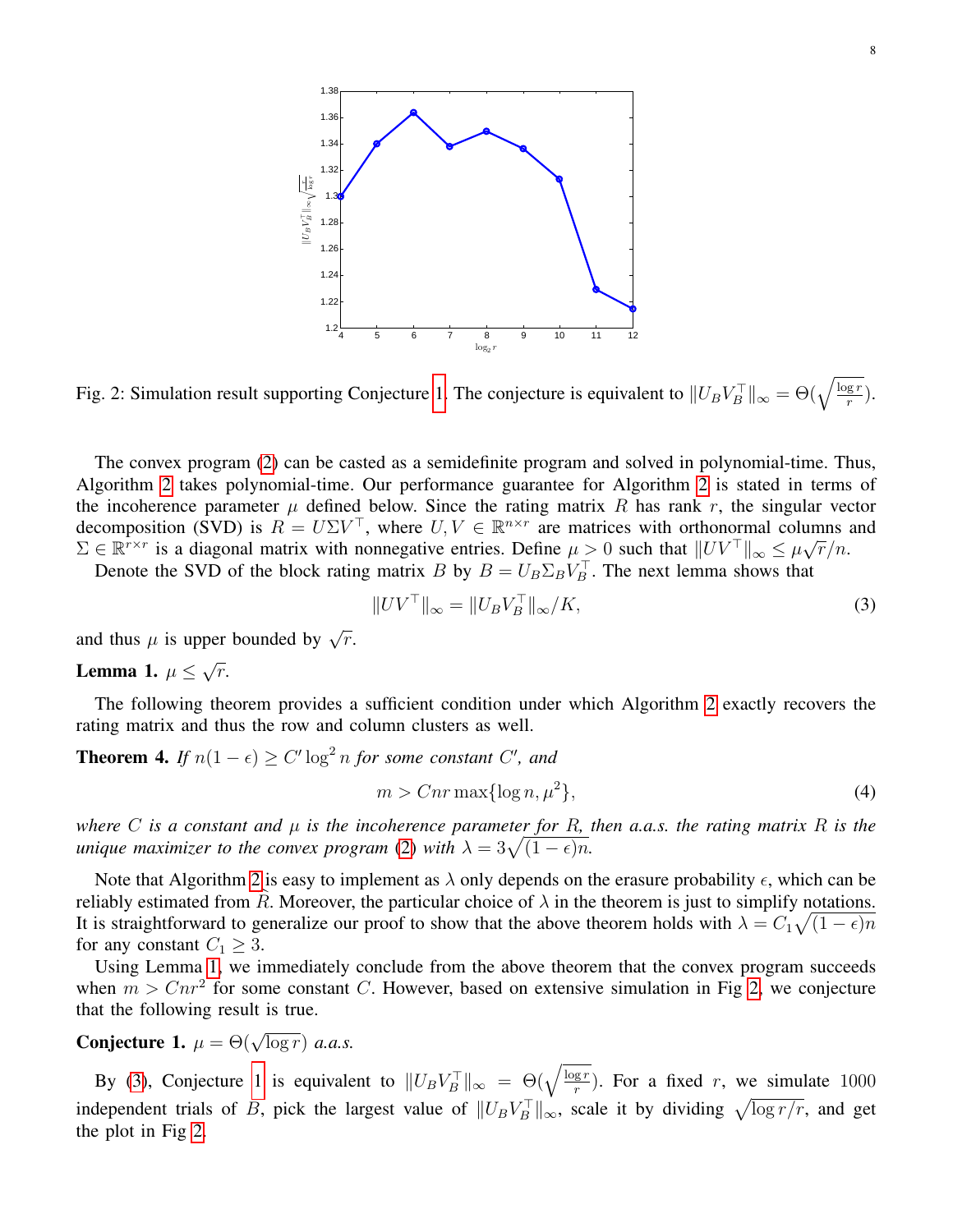Assuming this conjecture holds, Theorem [4](#page-7-4) implies that

$$
m > Cnr \log n
$$

for some constant  $C$  is sufficient to recover the rating matrix, which is better than the previous condition by a factor of  $r$ . We do not have a proof for the conjecture at this time.

**Comparison to previous work** In the noiseless setting with  $p = 0$ , the nuclear norm minimization approach [\[20\]](#page-19-0), [\[21\]](#page-19-1), [\[22\]](#page-19-2) can be directly applied to recover data matrix and further recover the row and column clusters. It is shown in [\[22\]](#page-19-2) that the nuclear norm minimization approach exactly recovers the matrix with high probability if  $m = \Omega(\mu^2 nr \log^2 n)$ . The performance guarantee for Algorithm [2](#page-6-2) given in [\(4\)](#page-7-5) is better by at least a factor of  $log n$ . Theorem [3](#page-6-4) shows that the combinatorial method exactly recovers the row and column clusters if  $m = \Omega(nr^{1/2}\log^{1/2} n)$ , which is substantially better than the two previous conditions by at least a factor of  $r^{1/2}$ . This suggests that a large performance gap might exist between exponential-time algorithms and polynomial-time algorithms. Similar performance gap due to computational complexity constraint has also been observed in other inference problems like Sparse PCA [\[27\]](#page-19-7), [\[28\]](#page-19-8), [\[29\]](#page-19-9) and sparse submatrix detection [\[18\]](#page-18-17), [\[19\]](#page-18-18), [\[30\]](#page-19-10).

In the low noise setting with  $p$  restricting to be a small constant, the low-rank plus sparse matrix decomposition approach [\[24\]](#page-19-4), [\[25\]](#page-19-5), [\[26\]](#page-19-6) can be applied to exactly recover data matrix and further recover the row and column clusters. It is shown in [\[26\]](#page-19-6) that a weighted nuclear norm and  $l_1$  norm minimization succeeds with high probability if  $m = \Omega(\rho_r \mu^2 n r \log^6 n)$  and  $p \le \rho_s$  for two constants  $\rho_r$  and  $\rho_s$ . The performance guarantee for Algorithm [2](#page-6-2) given in [\(4\)](#page-7-5) is better by several  $\log n$  factors and we allow the fraction of noisy entries p to be any constant less than  $1/2$ . Moreover, our proof turns out to be much simpler.

#### VII. SPECTRAL METHOD

## <span id="page-8-1"></span><span id="page-8-0"></span>Algorithm 3 Spectral Method

- 1: (Producing two subsets,  $\Omega_1$  and  $\Omega_2$ , of  $\Omega$  via randomly sub-sampling  $\Omega$ ) Let  $\delta = \frac{1-\epsilon}{4}$ , and independently assign each element of  $\Omega$  only to  $\Omega_1$  with probability  $\frac{1}{2} - \delta$ , only to  $\Omega_2$  with probability  $\frac{1}{2} - \delta$ , only to  $\Omega_2$  with probability  $\delta$ , and to neither  $\Omega_1$  nor  $\Omega_2$  with probability  $\widehat{R}_{i,j}^{(1)} = \widehat{R}_{i,j} \mathbb{I}_{\{(i,j)\in\Omega_1\}}$  and  $\widehat{R}_{i,j}^{(2)} = \widehat{R}_{i,j} \mathbb{I}_{\{(i,j)\in\Omega_2\}}$  for  $i, j \in \{1, \ldots, n\}$ .
- 2: (Approximate clustering) Let  $P_r(\widetilde{R}^{(1)})$  denote the rank r approximation of  $\widehat{R}^{(1)}$  and let  $x_i$  denote the *i*-th row of  $P_r(\widehat{R}^{(1)})$ . Construct user clusters  $\widehat{C}_1, \ldots, \widehat{C}_r$  sequentially as follows. For  $1 \leq k \leq r$ , after  $\widehat{C}_1, \ldots, \widehat{C}_{k-1}$  have been selected, choose an initial user not in the first  $k-1$  clusters, uniformly at random, and let  $\hat{C}_k = \{i' : ||x_i - x_{i'}|| \leq \tau\}$ . (The threshold  $\tau$  is specified below.) Assign each remaining unclustered user to a cluster arbitrarily. Similarly, construct movie clusters  $\hat{D}_1, \ldots, \hat{D}_r$ based on the columns of  $P_r(\hat{R}^{(1)})$ .
- 3: (Block rating estimation by majority voting) For  $k, l \in \{1, ..., r\}$ , let  $\widehat{V}_{kl} = \sum_{k=1}^{r}$  $i \in C_k$  $\sum$  $_{j\in\widehat{D}_{l}}\,\widehat{R}_{ij}^{\left( 2\right) }$  be the total vote that user cluster  $C_k$  gives to movie cluster  $D_l$ . If  $V_{kl} \geq 0$ , let  $B_{kl} = 1$ ; otherwise, let  $B_{kl} = -1.$
- 4: (Reclustering by assigning users and movies to nearest centers) Recluster users as follows. For  $k \in$  $\{1,\ldots,r\}$ , define center  $\mu_k$  for user cluster  $C_k$  as  $\mu_{kj} = B_{kl}$  if movie  $j \in D_l$  for all j. Assign user i to cluster k if  $\langle \widehat{R}_{i,\cdot}^{(2)}, \mu_k \rangle \ge \langle \widehat{R}_{i,\cdot}^{(2)}, \mu_{k'} \rangle$  for all  $k' \ne k$ . Recluster movies similarly.

In this section, we study a polynomial-time clustering algorithm based on the spectral projection of the observed rating matrix  $R$ . The description is given in Algorithm [3.](#page-8-1)

Step 1 of the algorithm produces two subsets,  $\Omega_1$  and  $\Omega_2$ , of  $\Omega$  such that: 1) for  $i \in \{1,2\}$ , each rating is observed in  $\Omega_i$  with probability  $\frac{1-\epsilon}{2}$ , independently of other elements; and 2)  $\Omega_1$  is independent of  $\Omega_2$ .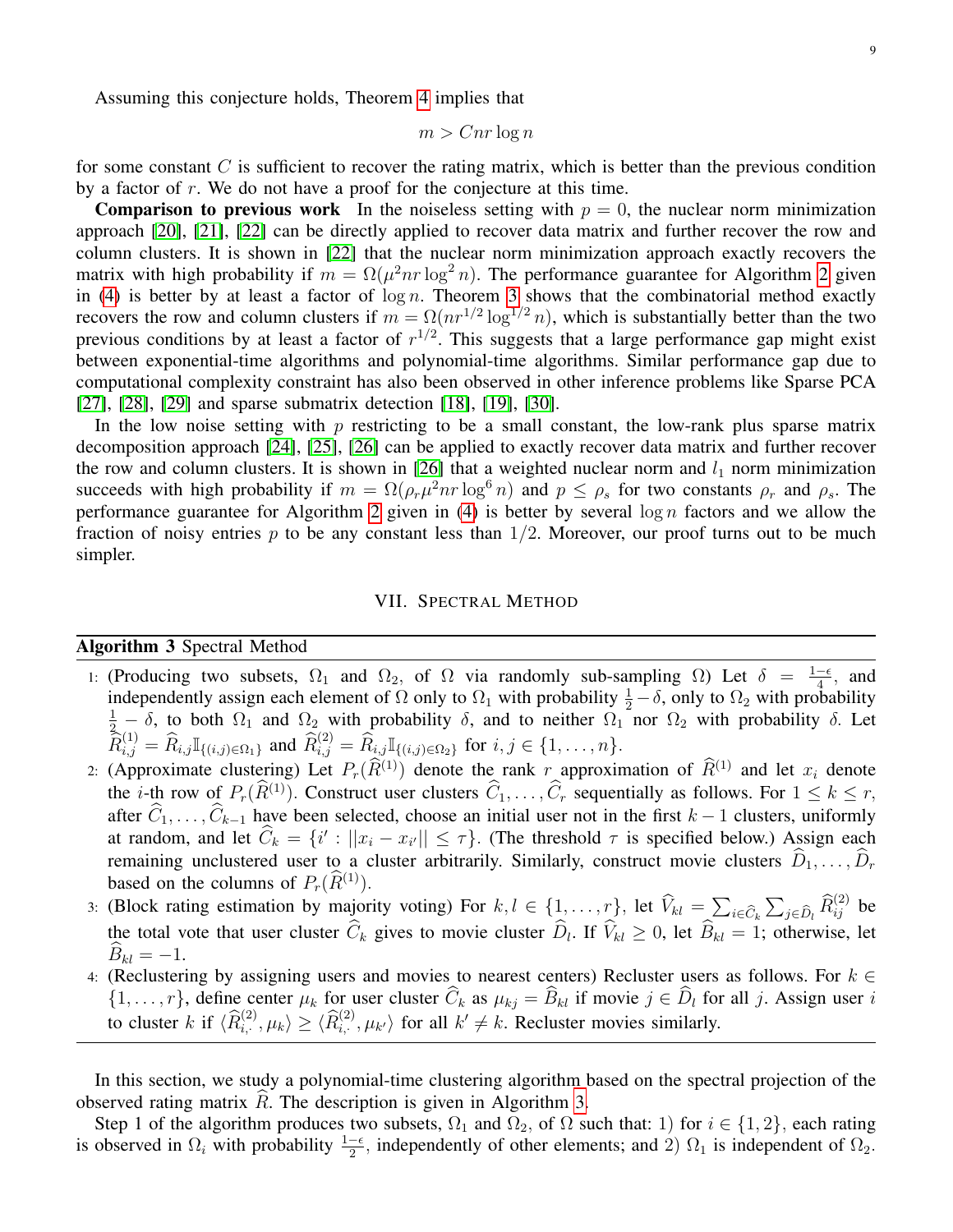The purpose of Step 1 is to remove dependency between Step 2 and Steps 3, 4 in our proof. In particular, to establish our theoretical results, we identify the initial clustering of users and movies using  $\Omega_1$ , and then majority voting and reclustering are done using  $\Omega_2$ . In practice, one can simply use the same set of observations, i.e.,  $\Omega_1 = \Omega_2 = \Omega$ .

The following theorem shows that the spectral method exactly recovers the user and movie clusters under a condition stronger than [\(4\)](#page-7-5). In particular, we show that Step 3 exactly recovers the block rating matrix B and Step 4 cleans up clustering errors made in Step 2.

## <span id="page-9-1"></span>Theorem 5. *If*

<span id="page-9-2"></span>
$$
n(1 - \epsilon) > Cr^2 \log^2 n,\tag{5}
$$

*for a positive constant C*, then Algorithm [3](#page-8-1) with  $\tau = 12(1-\epsilon)^{1/2}r \log n$  *a.a.s. exactly recovers user and movie clusters, and the rating matrix* R*.*

Algorithm [3](#page-8-1) is also easy to implement as  $\tau$  only depends on parameters  $\epsilon$  and r. As mentioned before, the erasure probability  $\epsilon$  can be reliably estimated from R using empirical statistics. The number of clusters  $r$  can be reliably estimated by searching for the largest eigen-gap in the spectrum of  $R$  (See Algorithm 2 and Theorem 3 in [\[10\]](#page-18-9) for justification). We further note that the threshold  $\tau$  used in the theorem can be replaced by  $C_1(1 - \epsilon)^{1/2} r \log n$  for any constant  $C_1 \ge 12$ .

Comparison to previous work Variants of spectral method are widely used for clustering nodes in a graph. Step 2 of Algorithm [3](#page-8-1) for approximate clustering has been previously proposed and it is analyzed in [\[31\]](#page-19-11). In [\[12\]](#page-18-11), an adaptation of Step 1 is shown to exactly recover a fixed number of clusters under the planted partition model. More recently, [\[13\]](#page-18-12) proves an upper bound on the number of nodes "mis-clustered" by spectral method under the stochastic block model with a growing number of clusters.

Compared to previous work, the main novelty of Algorithm [3](#page-8-1) is Steps 1, 3, and 4 which allow for exact cluster recovery even with a growing number of clusters. To our knowledge, Theorem [5](#page-9-1) provides the first theoretical result on spectral method for exact cluster recovery with a growing number of clusters.

#### VIII. PROOFS

## <span id="page-9-0"></span>*A. Proof of Theorem [1](#page-5-2)*

Without loss of generality, suppose that users  $1, 3, \ldots, 2K-1$  are in cluster 1 and users  $2, 4, \ldots, 2K$  are in cluster 2. We construct a block-constant matrix with the same movie cluster structure as  $R$  but a different user cluster structure. In particular, under R, user 1 forms a new cluster with users  $2i, i = 2, \ldots, K$  and user 2 forms a new cluster with users  $2i - 1$ ,  $i = 2, \ldots, K$ .

Let *i*-th row of R be identical to the *i*-th row of R for all  $i > 2K$ . Consider all movies j in movie cluster *l*. If the ratings of user 1 to movies in movie cluster *l* are all erased, then let  $R_{1j} = R_{2j}$  and  $\tilde{R}_{ij} = R_{2j}$  for  $i = 4, 6, \ldots, 2K$ ; otherwise let  $\tilde{R}_{1j} = R_{1j}$  and  $\tilde{R}_{ij} = R_{1j}$  for  $i = 4, 6, \ldots, 2K$ . If the ratings of user 2 to movies in movie cluster l are all erased, then let  $\tilde{R}_{2j} = R_{1j}$  and  $\tilde{R}_{ij} = R_{1j}$  for  $i = 3, 5, \ldots, 2K - 1$ ; otherwise let  $\tilde{R}_{2j} = R_{2j}$  and  $\tilde{R}_{ij} = R_{2j}$  for  $i = 3, 5, \ldots, 2K - 1$ . From the above procedure, it follows that the first row of R is identical to the  $(2i)$ -th row of R for all  $i = 2, ..., K$ , and the second row of R is identical the  $(2i - 1)$ -th row of R for all  $i = 2, ..., K$ .

We show that  $\tilde{R}$  agrees with  $\hat{R}$  on all non-erased entries. We say that movie cluster l is conflicting between user 1 and user cluster 2 if (1) user cluster 1 and 2 have different block rating on movie cluster l; and (2) the ratings of user 1 to movies in movie cluster l are not all erased; and (3) the block corresponding to user cluster 2 and movie cluster  $l$  is not totally erased. Therefore, the probability that movie cluster  $l$ is conflicting between user 1 and user cluster 2 equals to  $\frac{1}{2}(1 - \epsilon^{k^2})(1 - \epsilon^k)$ . By the union bound,

<sup>P</sup>{∃conflicting movie cluster between user <sup>1</sup> and cluster <sup>2</sup>}

$$
\leq \frac{r}{2}(1 - \epsilon^{k^2})(1 - \epsilon^k) \leq \frac{r}{2}K^3(1 - \epsilon)^2 \leq \delta/2,
$$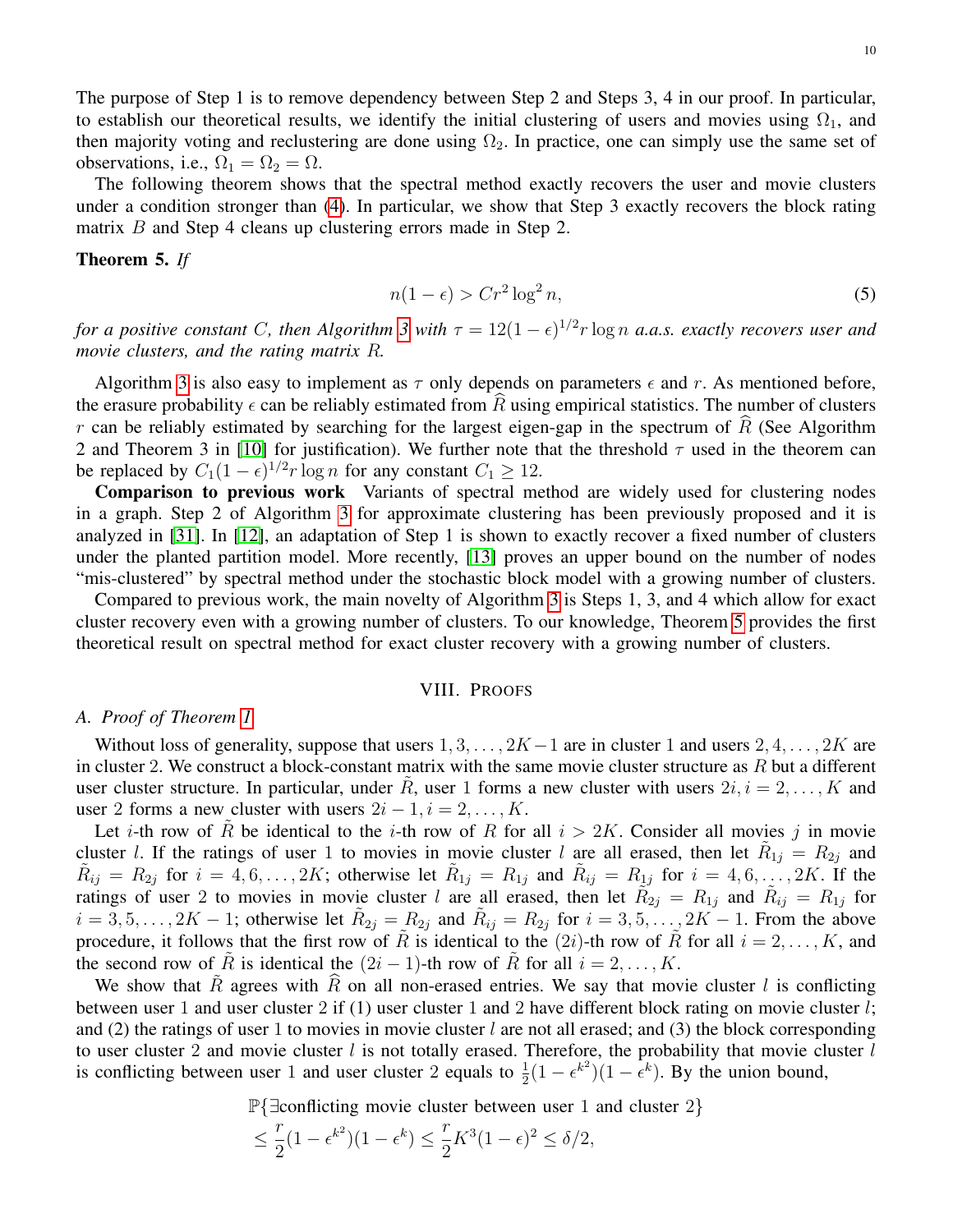where the third inequality follows because  $(1-x)^a \ge 1 - ax$  for  $a \ge 1$  and  $x \ge 0$  and the last inequality follows from the assumption. Similarly, the probability that there exists a conflicting movie cluster between user 2 and cluster 1 is also upper bounded by  $\delta/2$ . Hence, with probability at least  $1 - \delta$ , there is no conflicting movie cluster between user 1 and cluster 2 as well as between user 2 and cluster 1, and thus  $R$  agrees with  $R$  on all non-erased entries.

## *B. Proof of Theorem [2](#page-6-5)*

Consider a genie-aided scenario where the set of flipped entries is revealed as side information, which is equivalent to saying that we are in the noiseless setting with  $p = 0$ . Then the true partition corresponding to the true user cluster structure has zero disagreement. Suppose users  $1, 3, \ldots, 2K - 1$  are in true cluster 1 and users  $2, 4, \ldots, 2K$  are in true cluster 2. We construct a new partition different from the true partition by swapping user 1 and user 2. In particular, under the new partition, user 1 forms a new cluster  $\tilde{C}_2$  with users  $2i, i = 2, \ldots, K$ , user 2 forms a new cluster  $\widehat{C}_1$  with users  $2i - 1, i = 2, \ldots, K$ . It suffices to show that for  $k = 1, 2$ , any two users in  $\hat{C}_k$  has zero disagreement with probability at least 3/4, in which case the new partition has zero agreement and Algorithm [1](#page-5-3) cannot distinguish between the true partition and the new one.

For  $k = 1, 2$ , we lower bound the probability that any two users in  $\hat{C}_k$  has zero disagreement.

$$
\mathbb{P}(\text{Any two users in } \widehat{C}_k \text{ has zero disagreement})
$$
  
=1 -  $\mathbb{P}(\text{total number of disappears in } \widehat{C}_k \ge 1)$   
 $\ge 1 - \mathbb{E}[\text{total number of disappears in } \widehat{C}_k]$   
 $\ge 1 - \frac{1}{2}nK(1 - \epsilon)^2 \ge 7/8.$ 

By union bound, the probability that for  $k = 1, 2$ , any two users in  $\hat{C}_k$  has zero disagreement is at least 3/4.

## *C. Proof of Theorem [3](#page-6-4)*

Consider a compatibility graph with *n* vertices representing users. Two vertices  $i, i'$  are connected if users i, i' have zero disagreement, i.e.,  $D_{ii'} = 0$ . In the noiseless setting, each user cluster forms a clique of size K in the compatibility graph. We call a clique of size K in the compatibility graph a bad clique if it is formed by users from more than one cluster. Then to prove the theorem, it suffices to show that there is no bad clique a.a.s. Since the probability that bad cliques exist increases in  $\epsilon$ , without loss of generality, we assume  $K(1 - \epsilon) < 1$ .

Recall that  $B_{kl}$  is +1 or −1 with equal probability. Define  $S_k = \{l : B_{kl} = +1\}$  for  $k = 1, \ldots, r$ . As  $r \to \infty$ , by Chernoff bound, we get that a.a.s., for any  $k_1 \neq k_2$ 

<span id="page-10-0"></span>
$$
|S_{k_1} \Delta S_{k_2}| \triangleq |\{l : B_{k_1l} \neq B_{k_2l}\}| \geq \frac{r}{4}.
$$
 (6)

Assume this condition holds throughout the proof.

Fix a set of K users that consists of users from t different clusters. Without loss of generality, assume these users are from cluster  $1, \ldots, t$ . Let  $n_k$  denote the number of users from the cluster k and define  $n_{\max} = \max_k n_k$ . By definition,  $2 \le t \le t_{\max} \triangleq \min\{r, K\}$ ,  $n_{\max} < K$  and  $\sum_{k=1}^t n_k = K$ . For any movie j in cluster l, among the K ratings given by these users, there are  $\sum_{k=1}^{t} n_k \overline{I_{\{l \in S_k\}}}$  ratings being +1 and  $\sum_{k=1}^t n_k \mathbb{I}_{\{\ell \notin S_k\}}$  ratings being  $-1$ . Let  $E_j$  denote the event that the observed ratings for movie j by these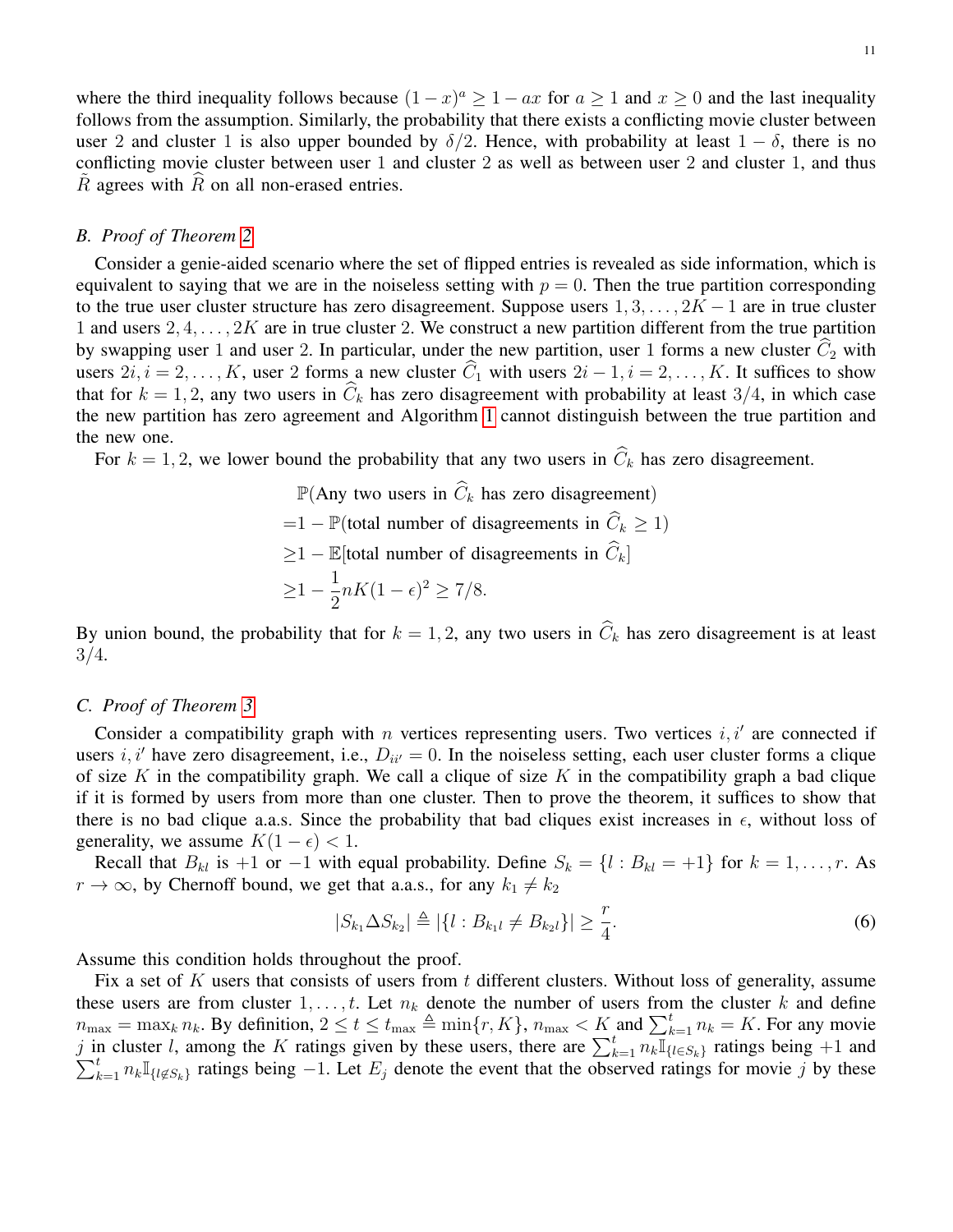K users are the same. Then,

$$
\mathbb{P}[E_j] = 1 - \left(1 - \epsilon^{\sum_{k=1}^t n_k \mathbb{I}_{\{\ell \in S_k\}}}\right) \left(1 - \epsilon^{\sum_{k=1}^t n_k \mathbb{I}_{\{\ell \notin S_k\}}}\right)
$$
  
\n
$$
\leq \exp\left(-(1 - \epsilon^{\sum_{k=1}^t n_k \mathbb{I}_{\{\ell \in S_k\}}}\right) \left(1 - \epsilon^{\sum_{k=1}^t n_k \mathbb{I}_{\{\ell \notin S_k\}}}\right)\right)
$$
  
\n
$$
\leq \exp\left(-\frac{1}{4}(1 - \epsilon)^2 \sum_{k=1}^t n_k \mathbb{I}_{\{\ell \in S_k\}} \sum_{k=1}^t n_k \mathbb{I}_{\{\ell \notin S_k\}}\right).
$$

Let  $p_{n_1...n_t}$  be the probability that K users, out of which  $n_k$  are from cluster k, form a bad clique. Because  ${E<sub>i</sub>}$  are independent and there are K movies in each movie cluster,

$$
p_{n_1...n_t} \le \exp\left(-\frac{1}{4}K(1-\epsilon)^2\sum_{l=1}^r \left(\sum_{k=1}^t n_i \mathbb{I}_{\{l \in S_k\}} \sum_{k=1}^t n_k \mathbb{I}_{\{l \notin S_k\}}\right)\right)
$$
  
=  $\exp\left(-\frac{1}{4}K(1-\epsilon)^2 \sum_{1 \le k_1 < k_2 \le t} n_{k_1} n_{k_2} |S_{k_1} \Delta S_{k_2}|\right)$   
 $\le \exp\left(-C_1 n(1-\epsilon)^2 \sum_{k=1}^t n_k (K - n_k)\right)$  (7)

for some constant  $C_1$ . For a large enough constant C in the assumption regarding m in the statement of the theorem and using the fact that  $m = n^2(1 - \epsilon)$ , we have

$$
K \exp(-C_1 n(1 - \epsilon)^2 (K - n_k)) \le n^{-3}, \quad n_k \le \frac{K}{2},
$$
\n(8)

<span id="page-11-2"></span><span id="page-11-1"></span><span id="page-11-0"></span>
$$
K \exp(-C_1 n(1 - \epsilon)^2 n_k) \le n^{-3}, \quad n_k > \frac{K}{2}.
$$
 (9)

Below we show that the probability of bad cliques existing goes to zero. By the Markov inequality and linearity of expectation,

$$
\mathbb{P}[\text{Number of bad cliques} \ge 1]
$$
\n
$$
\le \mathbb{E}[\text{Number of bad cliques}]
$$
\n
$$
\le \sum_{t=2}^{t_{\text{max}}} {r \choose t} \sum_{n_1 + \dots + n_t = K} {K \choose n_1} \cdots {K \choose n_t} p_{n_1 \dots n_t}
$$
\n
$$
\le \sum_{t=2}^{t_{\text{max}}} r^t K^t n^{-3K} + \sum_{t=2}^{t_{\text{max}}} \mathbb{I}_{\{t \le K - n_{\text{max}} + 1\}} r^t K^t n^{-6(K - n_{\text{max}})}
$$
\n
$$
= o(1),
$$

where the first term in last inequality corresponds to the case of  $n_{\text{max}} \leq K/2$  and the second term corresponds to the case of  $n_{\text{max}} > K/2$ . They follows from [\(7\)](#page-11-0), [\(8\)](#page-11-1), [\(9\)](#page-11-2) and the fact that  $\binom{K}{n_k} \le$  $\min\{K^{n_k}, K^{K-n_k}\}.$ 

#### *D. Proof of Theorem [4](#page-7-4)*

We first introduce some notations. Let  $u_{C,k}$  be the normalized characteristic vector of user cluster k, i.e.,  $u_{C,k}(i) = 1/\sqrt{K}$  if user i is in cluster k and  $u_{C,k}(i) = 0$  otherwise. Thus,  $||u_{C,k}||_2 = 1$ . Let  $U_C = [u_{C,1}, \ldots, u_{C,r}]$ . Similarly, let  $v_{C,l}$  be the normalized characteristic vector of movie cluster l and  $V_C = [v_{C,1}, \ldots, v_{C,r}]$ . It is not hard to see that the rating matrix R can be written as  $R = K U_C B V_C^{\top}$ . Denote the SVD of the block rating matrix B by  $B = U_B \Sigma_B V_B^{\top}$ , then the SVD of R is simply  $R =$  $UK \Sigma_B V^{\top}$ , where  $U = U_C U_B$  and  $V = V_C V_B$ . When  $r \to \infty$ , B has full rank almost surely [\[32\]](#page-19-12). We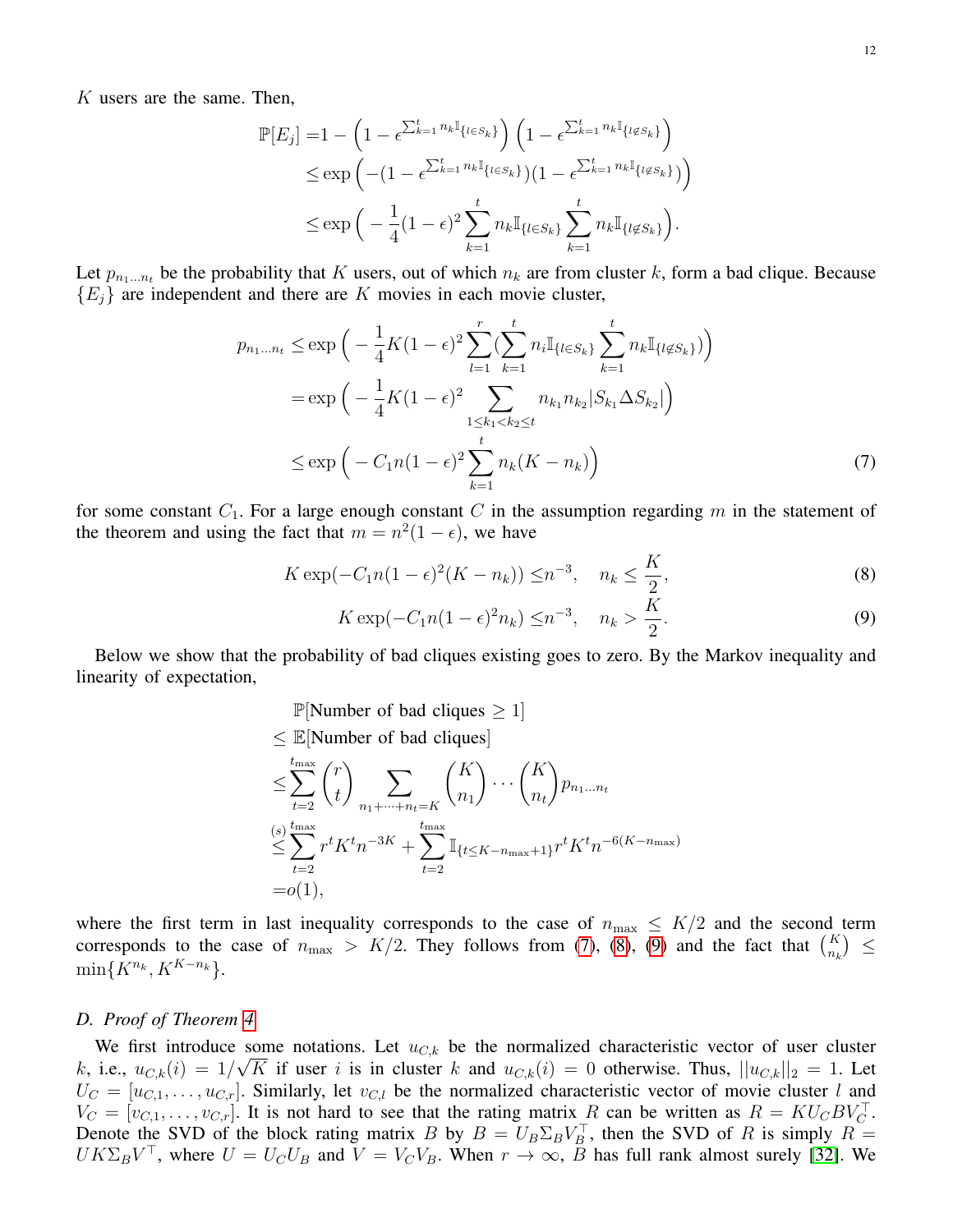We now briefly recall the subgradient of the nuclear norm [\[21\]](#page-19-1). Define  $T$  to be the subspace spanned by all matrices of the form  $UA^{\top}$  or  $AV^{\top}$  for any  $A \in \mathbb{R}^{n \times r}$ . The orthogonal projection of any matrix  $M \in \mathbb{R}^{n \times n}$  onto the space T is given by  $\mathcal{P}_T(M) = U U^\top M + M V V^\top - U U^\top M V V^\top$ . The projection of M onto the complement space  $T^{\perp}$  is  $\mathcal{P}_{T^{\perp}}(M) = M - \mathcal{P}_T(M)$ . Then  $M \in \mathbb{R}^{n \times n}$  is a subgradient of  $||X||_*$  at  $X = R$  if and only if  $\mathcal{P}_T(M) = \overline{U}V^{\dagger}$  and  $||\mathcal{P}_{T^{\perp}}(M)|| \leq 1$ .

*of Lemma [1:](#page-7-1)* Assume user i is from user cluster k and movie j is in movie cluster l, then

$$
|(UV^{\top})_{ij}| = |(U_B V_B^{\top})_{kl}|/K \le 1/K = r/n,
$$

where the inequality follows from the Cauchy-Schwartz inequality. By definition  $\mu \leq \sqrt{r}$ .

Next we establish the concentration property of  $\overline{R}$ . By definition the conditional expectation of  $\overline{R}$ is given by  $\mathbb{E}[R|R] = (1 - \epsilon)(1 - 2p)R := \overline{R}$ . Furthermore, the variance is given by  $\text{Var}[R_{ij}|R] =$  $(1 - \epsilon) - (1 - \epsilon)^2 (1 - 2p)^2 := \sigma^2.$ 

The following corollary applies Theorem 1.4 in [\[33\]](#page-19-13) to bound the spectral norm  $\|\hat{R} - \bar{R}\|$ .

<span id="page-12-1"></span>**Corollary 1.** If  $\sigma^2 \ge C' \log^4 n/n$  for a constant C', then conditioned on R,

$$
\|\widehat{R} - \bar{R}\| \le 3\sigma\sqrt{n} \quad a.a.s.
$$
\n(10)

*Proof:* We adopt the trick called dilations [\[34\]](#page-19-14). In particular, define A as

$$
A = \left[ \begin{array}{cc} \mathbf{0} & \widehat{R} - \mathbb{E}[\widehat{R}|R] \\ \widehat{R}^\top - \mathbb{E}[\widehat{R}^\top|R] & \mathbf{0} \end{array} \right]. \tag{11}
$$

Observe that  $||A|| = ||\hat{R} - \mathbb{E}[\hat{R}|R]||$ , so it is sufficient to prove the theorem for  $||A||$ . Conditioned on R, A is a random symmetric  $2n \times 2n$  matrix with each entry bounded by 1, and  $a_{ij}$   $(1 \le i \le j \le 2n)$ are independent random variables with mean 0 and variance *at most*  $\sigma^2$ . By Theorem 1.4 in [\[33\]](#page-19-13), if  $\sigma \ge C' n^{-1/2} \log^2 n$ , then conditioned on R a.a.s.

$$
\|\widehat{R} - \mathbb{E}[\widehat{R}|R]\| = \|A\| \le 2\sigma\sqrt{2n} + C(2\sigma)^{1/2}(2n)^{1/4}\log(2n) \le 3\sigma\sqrt{n},\tag{12}
$$

where the last inequality holds when  $n$  is sufficiently large.

*of Theorem [4:](#page-7-4)* For any feasible Y that  $Y \neq R$ , we have to show that  $\Delta(Y) = \langle \widehat{R}, R \rangle - \lambda ||R||_*$  –  $(\langle \widehat{R}, Y \rangle - \lambda ||Y||_*) > 0$ . Rewrite  $\Delta(Y)$  as

<span id="page-12-0"></span>
$$
\Delta(Y) = \langle \bar{R}, R - Y \rangle + \langle \hat{R} - \bar{R}, R - Y \rangle + \lambda (||Y||_* - ||R||_*). \tag{13}
$$

The first term in [\(13\)](#page-12-0) can be written as

<span id="page-12-2"></span>
$$
\langle \bar{R}, R - Y \rangle = (1 - \epsilon)(1 - 2p)\langle R, R - Y \rangle
$$
  
= 
$$
(1 - \epsilon)(1 - 2p)||R - Y||_1,
$$

where the second equality follows from the fact that  $Y_{ij} \in [-1,1]$  and  $R_{ij} = \text{sgn}(R_{ij})$ . Define the normalized noise matrix  $W = (\hat{R} - \bar{R})/\lambda$ . Note that  $||W||_{\infty} \le 1/\lambda$  and  $Var(W_{ij}) \le 1/9n$ . The second term in [\(13\)](#page-12-0) becomes  $\langle \hat{R} - \bar{R}, R - Y \rangle = \lambda \langle W, R - Y \rangle$ . By Corollary [1,](#page-12-1)  $||W|| \le 1$  almost surely. Thus  $UV^{\top} + \mathcal{P}_{T^{\perp}}(W)$  is a subgradient of  $||X||_{*}$  at  $X = R$ . Hence, for the third term in [\(13\)](#page-12-0),  $\lambda(||Y||_{*} - ||R||_{*}) \ge$  $\lambda \langle UV^{\top} + \mathcal{P}_{T^{\perp}}(W), Y - R \rangle$ . Therefore,

$$
\Delta(Y)
$$
  
\n
$$
\geq (1 - \epsilon)(1 - 2p)||R - Y||_1 + \lambda \langle UV^{\top} - \mathcal{P}_T(W), Y - R \rangle
$$
  
\n
$$
\geq [(1 - \epsilon)(1 - 2p) - \lambda (||UV^{\top}||_{\infty} + ||\mathcal{P}_T(W)||_{\infty})]||R - Y||_1
$$
  
\n
$$
\geq [(1 - \epsilon)(1 - 2p) - \lambda(\mu\sqrt{r}/n + ||\mathcal{P}_T(W)||_{\infty})]||R - Y||_1,
$$
\n(14)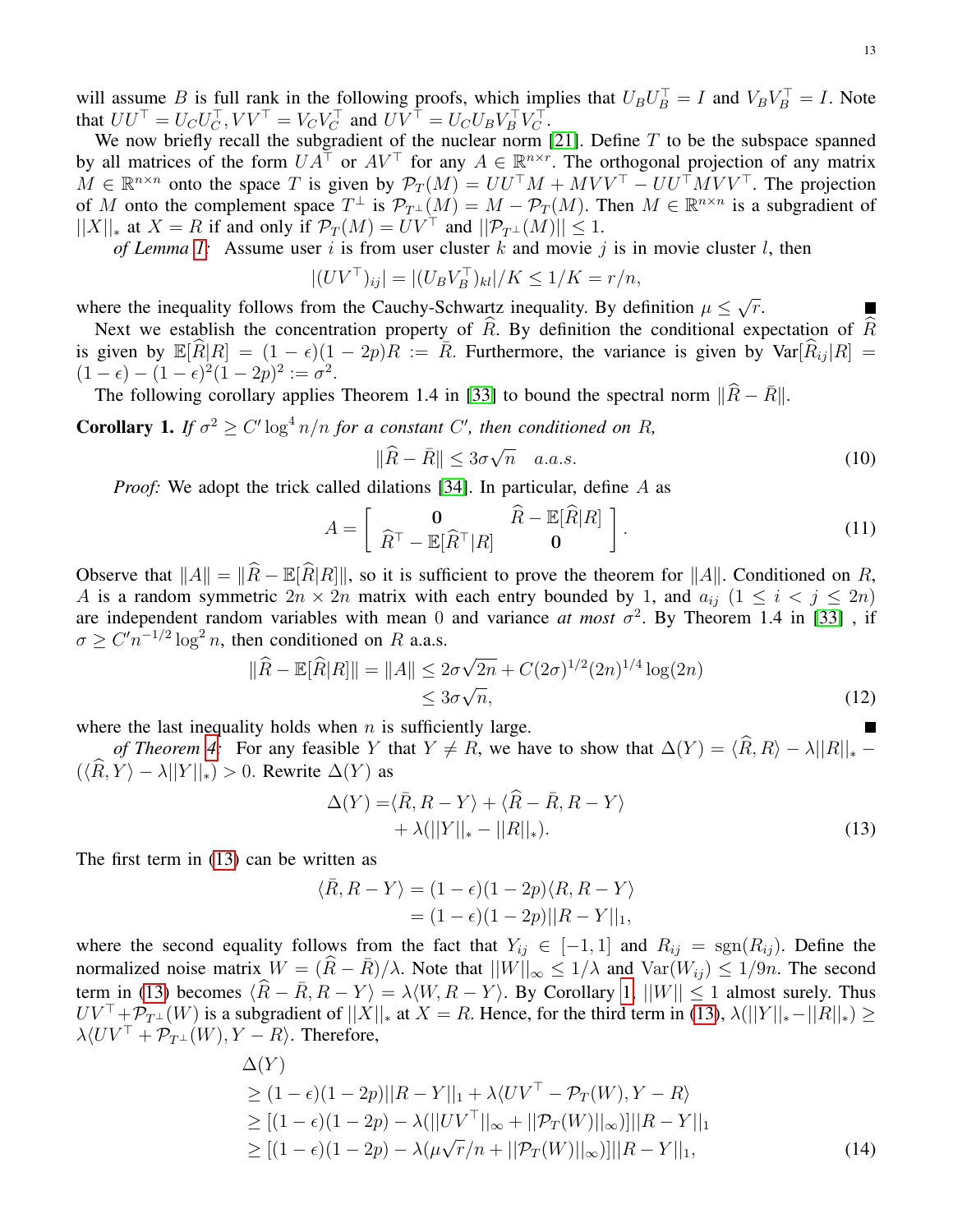where the last inequality follows from definition of the incoherence parameter  $\mu$ . Below we bound the term  $||\mathcal{P}_T(W)||_{\infty}$ . From the definition of  $\mathcal{P}_T$  and the fact that  $U_B U_B^{\top} = I$  and  $V_B V_B^{\top} = I$ ,

$$
||\mathcal{P}_T(W)||_{\infty} \leq ||U_C U_C^\top W||_{\infty} + ||W V_C V_C^\top||_{\infty} + ||U_C U_C^\top W V_C V_C^\top||_{\infty}.
$$

We first bound  $||U_C U_C^{\top} W||_{\infty}$ . To bound the term  $(U_C U_C^{\top} W)_{ij}$ , assume user i belongs to user cluster k and let  $\mathcal{C}_k$  be the set of users in user cluster k. Recall that  $u_{C,k}$  is the normalized characteristic vector of user cluster  $k$ . Then

$$
(U_C U_C^\top W)_{ij} = (u_{C,k} u_{C,k}^\top W)_{ij} = (1/K) \sum_{i' \in C_k} W_{i'j},
$$

which is the average of K independent random variables. By Bernstein's inequality (stated in the supplementary material), with probability at least  $1 - n^{-3}$ ,

<span id="page-13-0"></span>
$$
\left|\sum_{i' \in \mathcal{C}_k} W_{i'j}\right| \le \sqrt{\frac{2}{3r} \log n} + \frac{2 \log n}{\lambda}.
$$

Then  $||U_C U_C^\top W||_{\infty} \le \frac{1}{K}$ K  $\sqrt{2}$  $rac{2}{3r} \log n + \frac{2 \log n}{\lambda}$ λ ) with probability at least  $1 - n^{-1}$ . Similarly we bound  $||W V_C V_C^{\top}||_{\infty}$  and  $||U_C U_C^{\top} \dot{W} V_C V_C^{\top}||_{\infty}$ . Therefore, with probability at least  $1 - 3n^{-1}$ ,

$$
||\mathcal{P}_T(W)||_{\infty} \le \frac{C_1}{K} \left( \sqrt{\frac{\log n}{r}} + \frac{\log n}{\lambda} \right) \le \frac{C_2}{K} \sqrt{\frac{\log n}{r}},\tag{15}
$$

for some constants  $C_1$  and  $C_2$ , where the second inequality follows from assumption [\(4\)](#page-7-5). Substituting [\(15\)](#page-13-0) into [\(14\)](#page-12-2) and by assumption [\(4\)](#page-7-5) again, we conclude that  $\Delta(Y) > 0$  a.a.s.

## *E. Proof of Theorem [5](#page-9-1)*

The proof is divided into three parts. Recall that  $x_i$  denotes the *i*-th row of  $Pr(\widehat{R}^{(1)})$ . We first show that, for most users,  $x_i$  is close to the expected value conditioned on R. Then we show that the clusters output by Step 2 are close to the true clusters. Finally, we show that Step 3 exactly recovers the block rating matrix  $B$  and Step 4 exactly recovers clusters.

Define  $\bar{R}^{(1)} = \mathbb{E}[\widehat{R}^{(1)}|R] = \frac{1}{2}(1 - \epsilon)(1 - 2p)R$  and let  $\bar{x}_i$  be the *i*-th row of  $\bar{R}^{(1)}$ . We call user *i* a *good* user if  $||x_i - \bar{x}_i||_2 \le \tau/2$  where the threshold  $\tau = 12(1 - \epsilon)^{1/2} \log n$ ; otherwise it is called a *bad* user. Let  $I$  denote the set of all good users and  $I^c$  denote the set of all bad users. Define good movies in the same way, and let  $\mathcal J$  denote the set of all good movies and  $\mathcal J^c$  denote the set of all bad movies. The following lemma shows that the number of bad users (movies) are bounded by  $K \log^{-2} n$ .

<span id="page-13-1"></span>**Lemma 2.** If 
$$
\sigma^2 \ge C' \log^4 n/n
$$
 for a constant C', then a.a.s.,  $|\mathcal{I}^c| \le K \log^{-2} n$  and  $|\mathcal{J}^c| \le K \log^{-2} n$ .  
\n*Proof:* Let  $(\sigma^{(1)})^2 = \frac{1}{2}(1 - \epsilon)$ . By Corollary 1,  $\|\hat{R}^{(1)} - \bar{R}^{(1)}\| \le 3\sigma^{(1)}\sqrt{n}$ . Note that  
\n $\|P_r(\hat{R}^{(1)}) - \bar{R}\| \le \|P_r(\hat{R}^{(1)}) - \hat{R}^{(1)}\| + \|\hat{R}^{(1)} - \bar{R}\|$   
\n $\le 2\|\hat{R}^{(1)} - \bar{R}\|$ ,

where the second inequality follows from the definition of  $P_r(\widehat{R}^{(1)})$  and the fact that  $\overline{R}$  has rank r. Since both  $P_r(\widehat{R}^{(1)})$  and  $\overline{R}$  have rank r, the matrix  $P_r(\widehat{R}^{(1)}) - \overline{R}$  has rank at most 2r, which implies that

$$
||P_r(\widehat{R}^{(1)}) - \bar{R}||_F^2 \le 8r||\widehat{R}^{(1)} - \bar{R}||^2 \le 72(\sigma^{(1)})^2 nr.
$$

As  $\sum_{i=1}^n ||x_i - \bar{x}_i||_2^2 = ||P_r(\widehat{R}^{(1)}) - \bar{R}||_F^2$ , we conclude that there are at most  $K \log^{-2} n$  users with  $||x_i - \bar{x}_i||_2 > 6\sqrt{2}\sigma^{(1)}r \log n = \tau/2.$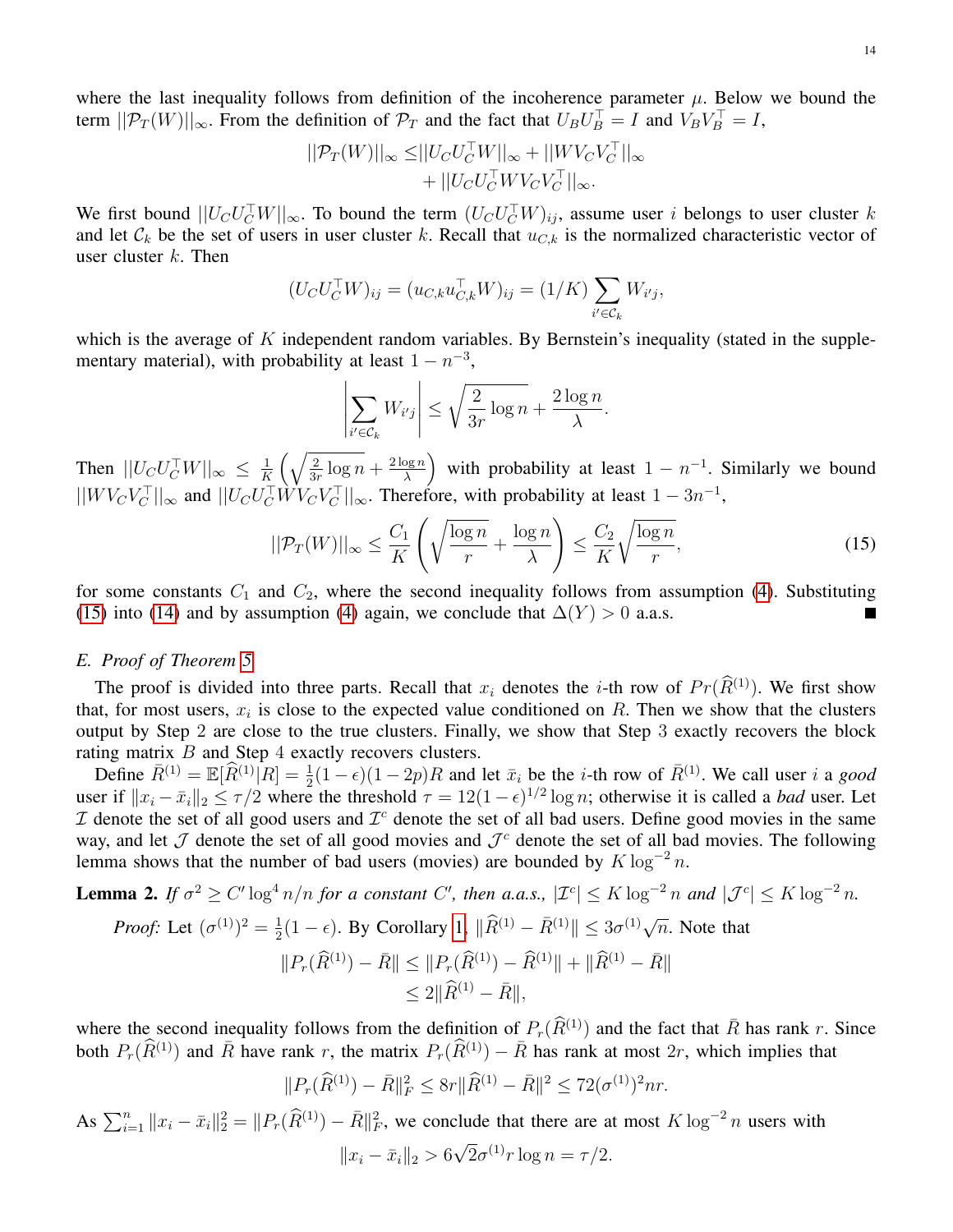Similarly we can prove the result for movies.

The following proposition upper bounds the set difference between the estimated clusters and the true clusters by  $K \log^{-2} n$ . Let  $C_1^*, \ldots, C_r^*$  be the true user clusters and  $\Delta$  denote the set difference.

<span id="page-14-2"></span>**Proposition 1.** Assume the assumption of Theorem [5](#page-9-1) holds. Step 2 of Algorithm [3](#page-8-1) outputs  $\{C_k\}_{k=1}^r$  and  $\{\widehat{D}_l\}_{l=1}^r$  such that, up to a permutation of cluster indices, a.a.s.,  $\widehat{C}_k\Delta C_k^*\subset\mathcal{I}^c$  and  $\widehat{D}_l\Delta D_l^*\subset\mathcal{J}^c$  for all k, l*. It follows that for all* k, l*,*

<span id="page-14-0"></span>
$$
|\widehat{C}_k \Delta C_k^*| \le \frac{K}{\log^2 n}, \quad |\widehat{D}_l \Delta D_l^*| \le \frac{K}{\log^2 n}.
$$
\n(16)

*Proof:* It suffices to prove the conclusion for the user clusters. Consider two good users  $i, i' \in \mathcal{I}$ . If they are from the same cluster, we have  $\bar{x}_i = \bar{x}_{i'}$  and

$$
||x_i - x_{i'}|| \le ||x_i - \bar{x}_i|| + ||x_{i'} - \bar{x}_{i'}|| \le \tau,
$$
\n(17)

where the last inequality follows from Lemma [2.](#page-13-1) If they are from different clusters, by [\(6\)](#page-10-0), we have a.a.s.

$$
\|\bar{x}_i - \bar{x}_{i'}\|_2^2 = \frac{1}{4}(1 - \epsilon)^2 (1 - 2p)^2 ||R_i - R_{i'}||_2^2
$$
  
 
$$
\geq \frac{1}{4}(1 - \epsilon)^2 (1 - 2p)^2 n,
$$

where  $R_i$  denotes the *i*-th row of R. Thus,

$$
||x_i - x_{i'}|| \ge ||\bar{x}_i - \bar{x}_{i'}|| - ||x_i - \bar{x}_i|| - ||x_{i'} - \bar{x}_{i'}||
$$
  
\n
$$
\ge \frac{1}{2}(1 - \epsilon)(1 - 2p)\sqrt{n} - \tau > \tau,
$$
\n(18)

where the last inequality follows from the assumption [\(5\)](#page-9-2). Therefore, in the clustering procedure of Step 2, if we choose a good initial user at some iteration, the corresponding estimated cluster will contain all the good users from the same cluster as the initial user and no good user from other clusters. It is not hard to see that the probability of the event that we choose a good initial user in every iteration is lower bounded by

$$
\left(1 - \frac{1}{r \log^2 n}\right) \left(1 - \frac{1}{(r-1) \log^2 n}\right) \cdots \left(1 - \frac{1}{\log^2 n}\right)
$$
  
\n
$$
\geq 1 - \frac{1}{\log^2 n} \left(\frac{1}{r} + \frac{1}{r-1} + \cdots + 1\right)
$$
  
\n
$$
\geq 1 - \frac{\log r}{\log^2 n} \geq 1 - \frac{1}{\log n}.
$$

Assume the above event holds. Under proper permutation, the initial good user in the  $k$ -th iteration is from cluster  $C_k^*$  for all k. By the above argument, the set difference  $\hat{C}_k \Delta C_k^* \subset \mathcal{I}^c$ . By Lemma [2,](#page-13-1) [\(16\)](#page-14-0) follows. **The State** 

*of Theorem [5:](#page-9-1)* We first show that Step 3 of Algorithm [3](#page-8-1) exactly recovers the block rating matrix B. Let  $V_{kl}$  denote the total vote that the true user cluster k gives to the true movie cluster l, i.e.,

<span id="page-14-1"></span>
$$
V_{kl} = \sum_{i \in C_k^*} \sum_{j \in D_l^*} \widehat{R}_{ij}^{(2)}.
$$

Then by definition of  $\widehat{V}_{kl}$ ,

$$
|\widehat{V}_{kl} - V_{kl}| \leq \sum_{i \in C_k^* \Delta \widehat{C}_k} \sum_{j \in D_l^* \cup \widehat{D}_l} \mathbb{I}_{\{(i,j)\in \Omega_2\}} + \sum_{i \in C_k^* \cup \widehat{C}_k} \sum_{j \in D_l^* \Delta \widehat{D}_l} \mathbb{I}_{\{(i,j)\in \Omega_2\}}.
$$
\n(19)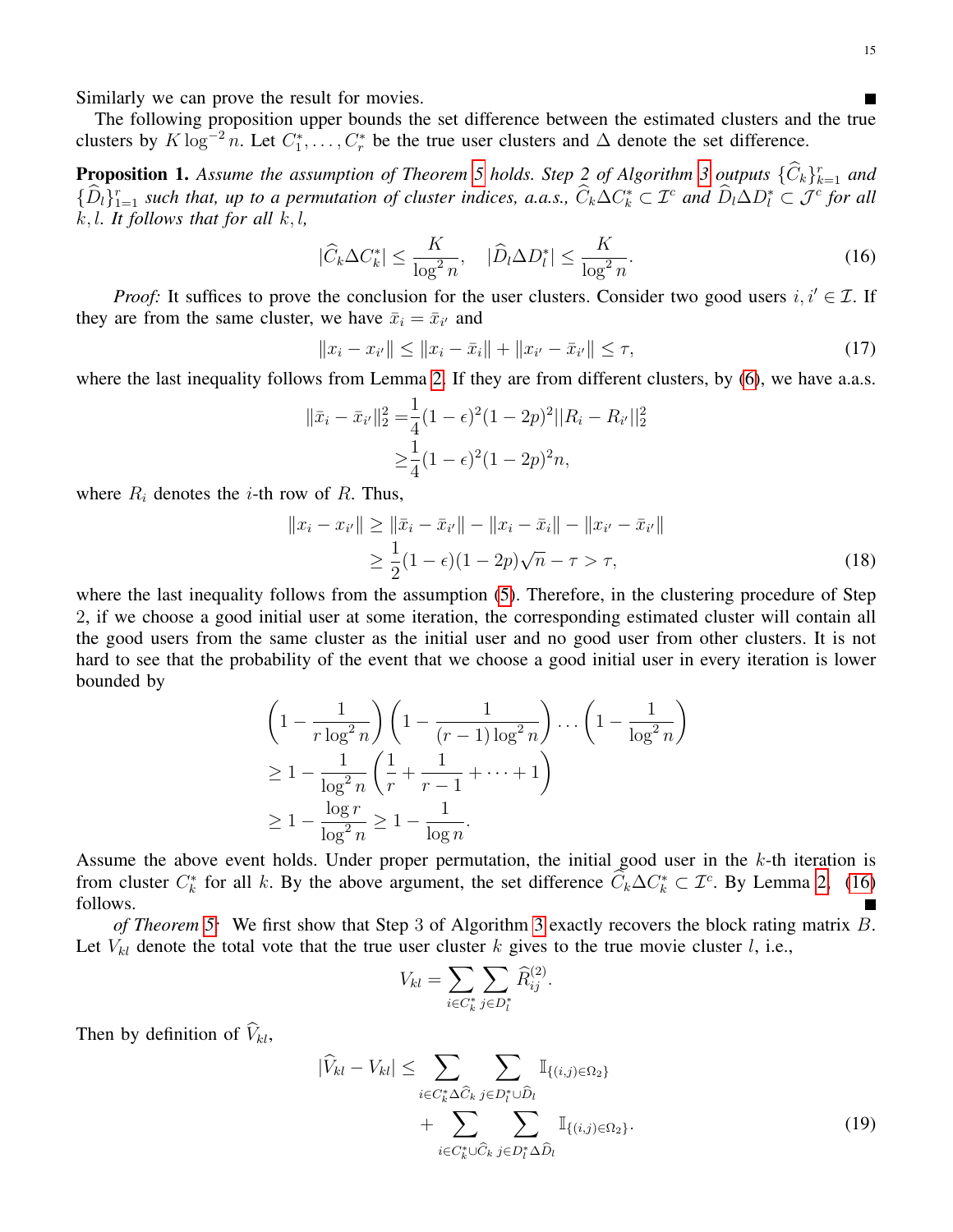Without loss of generality, assume  $B_{kl} = 1$ . By Bernstein inequality and assumption [\(5\)](#page-9-2),  $V_{kl} \ge \frac{1}{4}$  $rac{1}{4}(1 \epsilon$ )(1–2p) $K^2$  a.a.s. On the other hand, as  $\Omega_2$  and  $\hat{R}^{(1)}$  are independent,  $\Omega_2$  is independent from  $\{\hat{C}_k\}$  and  $\{\widehat{D}_l\}$ . It follows from [\(16\)](#page-14-0) and the Chernoff bound that each term on the right hand side of [\(19\)](#page-14-1) is upper bounded by  $(1 - \epsilon)K^2 \log_2^{-2} n$  a.a.s. Hence, when assumption [\(5\)](#page-9-2) holds for some large enough constant C, we have  $\widehat{V}_{kl} > 0$  thus  $\widehat{B}_{kl} = B_{kl}$ .

Next we prove that Step 4 clusters the users and movies correctly. Without loss of generality, we only prove the correctness for users. Suppose user i is from cluster k. Recall that  $R_i$  denotes the i-th row of R. When  $\widehat{B} = B$ , we have  $\mu_{kj} = \widehat{R}_{ij}$  for  $j \in \mathcal{J}$  by definition and Proposition [1.](#page-14-2) Then

$$
\langle \widehat{R}_{i}^{(2)}, \mu_{k} \rangle = \langle \widehat{R}_{i}^{(2)}, R_{i} \rangle + \langle \widehat{R}_{i}^{(2)}, \mu_{k} - R_{i} \rangle
$$
  
 
$$
\geq \langle \widehat{R}_{i}^{(2)}, R_{i} \rangle - 2 \sum_{j \in \mathcal{J}^{c}} |\widehat{R}_{ij}^{(2)}|.
$$
 (20)

Similarly, for some user i' from cluster  $k' \neq k$ ,

$$
\langle \widehat{R}_{i}^{(2)}, \mu_{k'} \rangle = \langle \widehat{R}_{i}^{(2)}, R_{i'} \rangle + \langle \widehat{R}_{i}^{(2)}, \mu_{k'} - R_{i'} \rangle
$$
  

$$
\leq \langle \widehat{R}_{i}^{(2)}, R_{i'} \rangle + 2 \sum_{j \in \mathcal{J}^c} |\widehat{R}_{ij}^{(2)}|
$$
(21)

For ease of notation, let  $t := \frac{1}{2}(1 - \epsilon)(1 - 2p)n$  and  $(\sigma^{(2)})^2 = \frac{1}{2}$  $\frac{1}{2}(1-\epsilon)$ . By [\(6\)](#page-10-0),  $\langle R_i, R_{i'} \rangle \leq n/2$  for all  $i \neq i'$ . Then conditioned on R, we have  $\mathbb{E}[\langle \widehat{R}_i^{(2)}, R_i \rangle] = t$  and  $\text{Var}[\langle \widehat{R}_i^{(2)}, R_i \rangle] \leq n(\sigma^{(2)})^2$ , and

$$
\mathbb{E}[\langle \widehat{R}_i^{(2)}, R_{i'} \rangle] = \frac{1}{2}(1 - \epsilon)(1 - 2p)\langle R_i, R_i' \rangle \le t/2
$$

and  $Var[\langle \hat{R}_{i}^{(2)}, R_{i'} \rangle] \le n(\sigma^{(2)})^2$ . Now by the Bernstein inequality and assumption [\(5\)](#page-9-2), we have that conditioned on R, a.a.s.  $\langle \widehat{R}_i^{(2)}, R_i \rangle > 7t/8$  and  $\langle \widehat{R}_i^{(2)}, R_{i'} \rangle < 5t/8$  for all  $i \neq i'$ .

On the other hand, because  $\mathcal J$  and  $\Omega_2$  are independent, by the Chernoff bound, a.a.s.  $\sum_{j\in\mathcal J^c}|\widehat R_{ij}^{(2)}|$  is upper bounded by  $(1 - \epsilon)K \log^{-2} n < t/16$  for all i, when assumption [\(5\)](#page-9-2) holds for some large enough constant C.

Therefore, from [\(20\)](#page-15-1) and [\(21\)](#page-15-2),  $\langle \widehat{R}_i^{(2)}, \mu_k \rangle > \langle \widehat{R}_i^{(2)}, \mu_{k'} \rangle$  for all  $k' \neq k$ .

## IX. NUMERICAL EXPERIMENTS

<span id="page-15-0"></span>In this section, we illustrate the performance of the convex method and the spectral method using synthetic data.

#### *A. Convex method*

The convex program [\(2\)](#page-6-3) can be formulated as a semidefinite program (SDP) and solved using a general purpose SDP solver. However this method does not scale well for our problem when the matrix dimension  $n$ is large. Instead we propose a first-order algorithm motivated by the Singular Value Thresholding algorithm proposed in [\[35\]](#page-19-15). Consider the following convex program which introduces an additional term  $\frac{\tau}{2}||Y||_F^2$ for  $\tau > 0$ ,

$$
\min \quad \frac{\tau}{2} ||Y||_F^2 - \langle \widehat{R}, Y \rangle + \lambda ||Y||_*\n\text{s.t.} \quad Y_{ij} \in [-1, 1].
$$
\n(22)

When  $\tau$  is small, the solution of [\(22\)](#page-15-3) is close to that of [\(2\)](#page-6-3). We solve the convex program (22) using the dual gradient descent method given in Algorithm [4.](#page-16-0) Let matrix  $E$  denote the matrix of all ones. Let

<span id="page-15-3"></span><span id="page-15-2"></span><span id="page-15-1"></span>П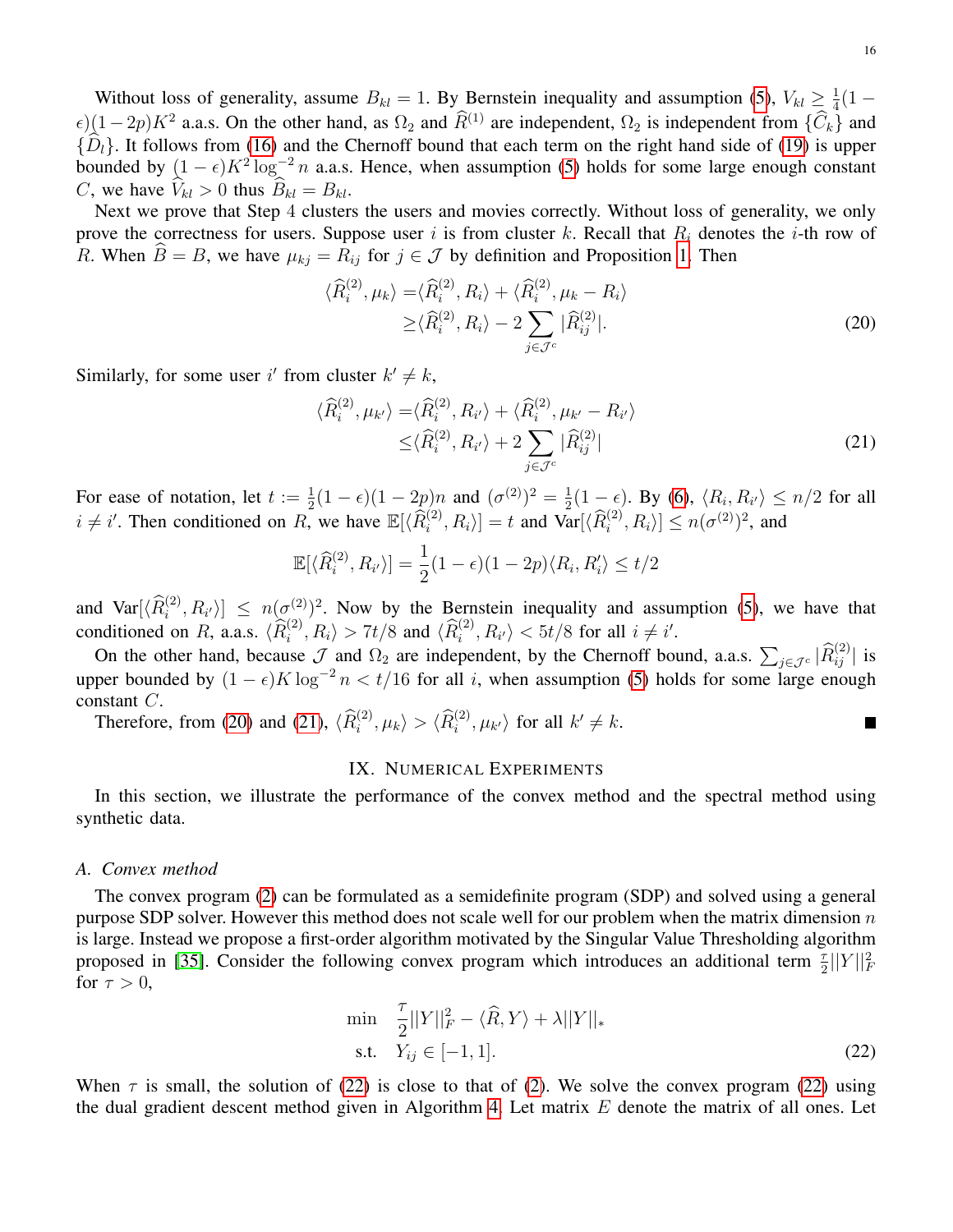matrices  $S \ge 0$ <sup>[1](#page-16-1)</sup> and  $T \ge 0$  denote the Lagrangian multipliers for the constraints  $Y \le E$  and  $Y \ge -E$ , respectively. The Lagrangian function is given by

$$
L(Y, S, T) = \frac{\tau}{2} ||Y||_F^2 - \langle \widehat{R}, Y \rangle + \lambda ||Y||_* + \langle S, Y - E \rangle - \langle T, Y + E \rangle,
$$

and the dual function is given by  $\min_Y L(Y, S, T)$ . The gradients of the dual function with respect to S and T are  $Y - E$  and  $-Y - E$ , respectively.

The minimizer of the Lagrangian function  $L(Y, S, T)$  for fixed S and T can be explicitly written in terms of the soft-thresholding operator D defined as follows. For any  $\gamma \geq 0$  and for any matrix X with SVD  $X = U\Sigma V^{\top}$  where  $\Sigma = \text{diag}(\{\sigma_i\})$ , define

$$
D_{\gamma}(X) = U \text{diag}(\{\max(\sigma_i - \gamma, 0)\})V^{\top}.
$$

Intuitively, the soft-thresholding operator  $D$  shrinks the singular values of  $X$  towards zero. Applying Theorem 2.1 in [\[35\]](#page-19-15), we get

$$
D_{\frac{\lambda}{\tau}}\left(\frac{\widehat{R}-S+T}{\tau}\right) = \arg\min_{Y} L(Y, S, T).
$$

Thus, the first update equation in [\(23\)](#page-16-2) finds the minimizer of the Lagrangian function at the current estimate of the dual variables. The next two update equations in [\(23\)](#page-16-2) move the current estimate of the dual variables in the direction of the corresponding gradients of the dual function, and then project the new estimates to the set of matrices with nonnegative entries. The parameter  $\delta > 0$  is the step size.

<span id="page-16-0"></span>Algorithm 4 Dual Gradient Descent Algorithm for [\(22\)](#page-15-3)

## **Input:**  $\widehat{R}$

**Initialization:**  $Y_0 = 0; S_0 = 0; T_0 = 0; \lambda > 0; \tau, \delta > 0.$ while not converge do

$$
Y_{k+1} = D_{\frac{\lambda}{\tau}} \left( \frac{\widehat{R} - S_k + T_k}{\tau} \right)
$$
  
\n
$$
S_{k+1} = \max \{ S_k + \delta(Y_k - E), 0 \}
$$
  
\n
$$
T_{k+1} = \max \{ T_k - \delta(Y_k + E), 0 \}
$$
\n(23)

#### end while

We simulate Algorithm [4](#page-16-0) on the synthetic data. Assume K and  $\epsilon$  take the form given by

<span id="page-16-3"></span><span id="page-16-2"></span>
$$
K = n^{\beta}, \quad \epsilon = 1 - n^{-\alpha}.
$$

Theorem [4](#page-7-4) shows that the convex program [\(4\)](#page-7-5) recovers the rating matrix exactly when  $\alpha < \beta$ , assuming Conjecture [1](#page-7-0) holds.

We generate the observed data matrix with  $n = 2048$ ,  $p = 0$  and various choices of  $\beta, \alpha \in (0, 1)$ , and apply Algorithm [4.](#page-16-0) The solution  $\hat{Y}$  is evaluated by the fraction of entries with correct signs, i.e., 1  $\frac{1}{n^2}$   $|\{(i,j) : \text{sign}(Y_{ij}) = R_{ij}\}|$ . The result is plotted in grey scale in Figure [3.](#page-17-1) In particular, the white area represents exact recovery and the black area represents around 50% recovery, which is equivalent to random guess. The red line represents  $\alpha = \beta$ , which shows the performance guarantee given by Theorem [4.](#page-7-4) As we can see, the simulation results roughly match the theoretical performance guarantee.

<span id="page-16-1"></span><sup>1</sup>For two matrices X and X',  $X \ge X'$  means that  $X_{ij} \ge X'_{ij}$  for all entries  $(i, j)$ .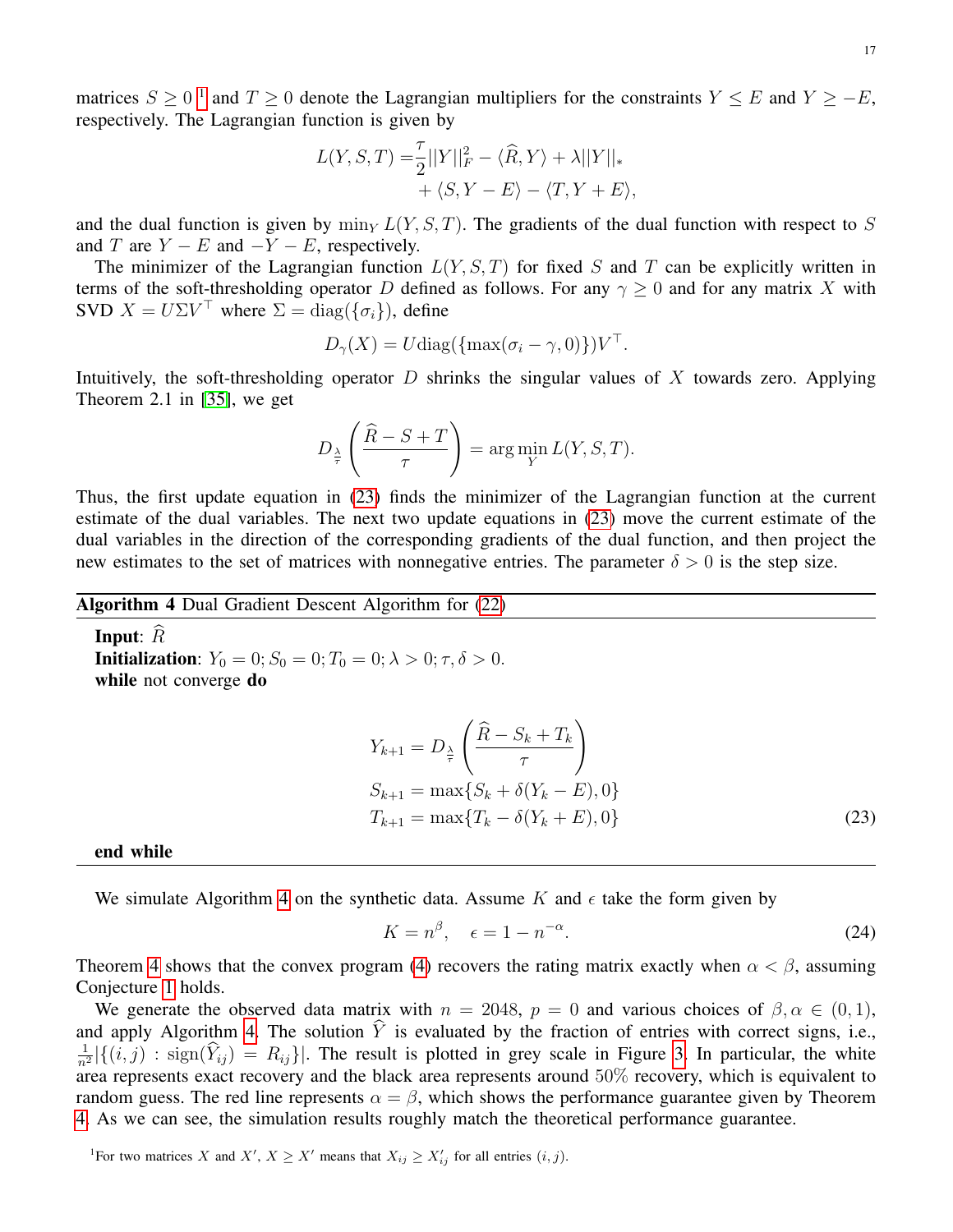<span id="page-17-1"></span>

Fig. 3: Simulation result of the convex method given in Algorithm [4](#page-16-0) with  $n = 2048$  and  $p = 0$ . The x-axis corresponds to erasure probability  $\epsilon = 1 - n^{-\alpha}$  and y-axis corresponds to cluster size  $K = n^{\beta}$ . The grey scale of each area represents the fraction of entries with correct signs, with white representing exact recovery and black representing around 50% recovery. The red line shows the performance of the convex method predicted by Theorem [4.](#page-7-4)

#### *B. Spectral Method*

We simulate the spectral method given in Algorithm [3](#page-8-1) on synthetic data. Assume K and  $\epsilon$  take the form of [\(24\)](#page-16-3). Theorem [5](#page-9-1) shows that the spectral method exactly recovers the clusters when  $\alpha < \frac{1}{2}(\beta + 1)$ .

We generate the observed data matrix according to our model with  $n = 1000$  and  $p = 0.05$ , and various choices of  $\beta, \alpha \in (0, 1)$ . We apply Algorithm [3](#page-8-1) with slight modifications. Firstly, we do not split the observation as in Step 1 but use all the observations for the later steps, i.e.,  $\Omega_1 = \Omega_2 = \Omega$ . Secondly, in Step 2 we use the more robust  $k$ -means algorithm to cluster users and movies instead of the thresholding based clustering algorithm.

To calculate the number of mis-clustered users (movies), we need to consider all possible permutations of the cluster indices, which is computationally expensive for large  $r$ . Thus, the clustering error is instead measured by the fraction of misclassified pairs of users and movies. In particular, we say a pair of users (movies) misclassified if they are either from the same true cluster but assigned to two different clusters or from two different true clusters but assigned to the same cluster. We say the algorithm succeeds if the clustering error is less than 5%.

For each  $\beta$ , we run the algorithm for several values of  $\alpha$  and record the largest  $\alpha$  for which the algorithm succeeds. The result is depicted in Fig [4.](#page-18-19) The solid blue line represents  $\alpha = \frac{1}{2}$  $\frac{1}{2}(\beta + 1)$ , which shows the performance guarantee of the spectral method given by Theorem [5.](#page-9-1) The dotted red line represents  $\alpha = \beta$ , which shows the performance guarantee of the convex method given by Theorem [4.](#page-7-4) We can see that our simulation results are slightly better than the theoretical performance guarantee.

## X. CONCLUDING REMARKS

<span id="page-17-0"></span>This paper studies the problem of inferring hidden row and column clusters of binary matrices from a few noisy observations through theoretical analysis and numerical experiments. More extensive simulation results will be presented in a longer version of the paper. Several future directions are of interest. First, proving Conjecture [1](#page-7-0) is important to fully understand the performance of the convex method. Second, a tight performance analysis of the ML estimation [\(1\)](#page-6-1) is needed to achieve the lower bound. Third, it is interesting to extend our analysis to block rating matrices having real-valued entries.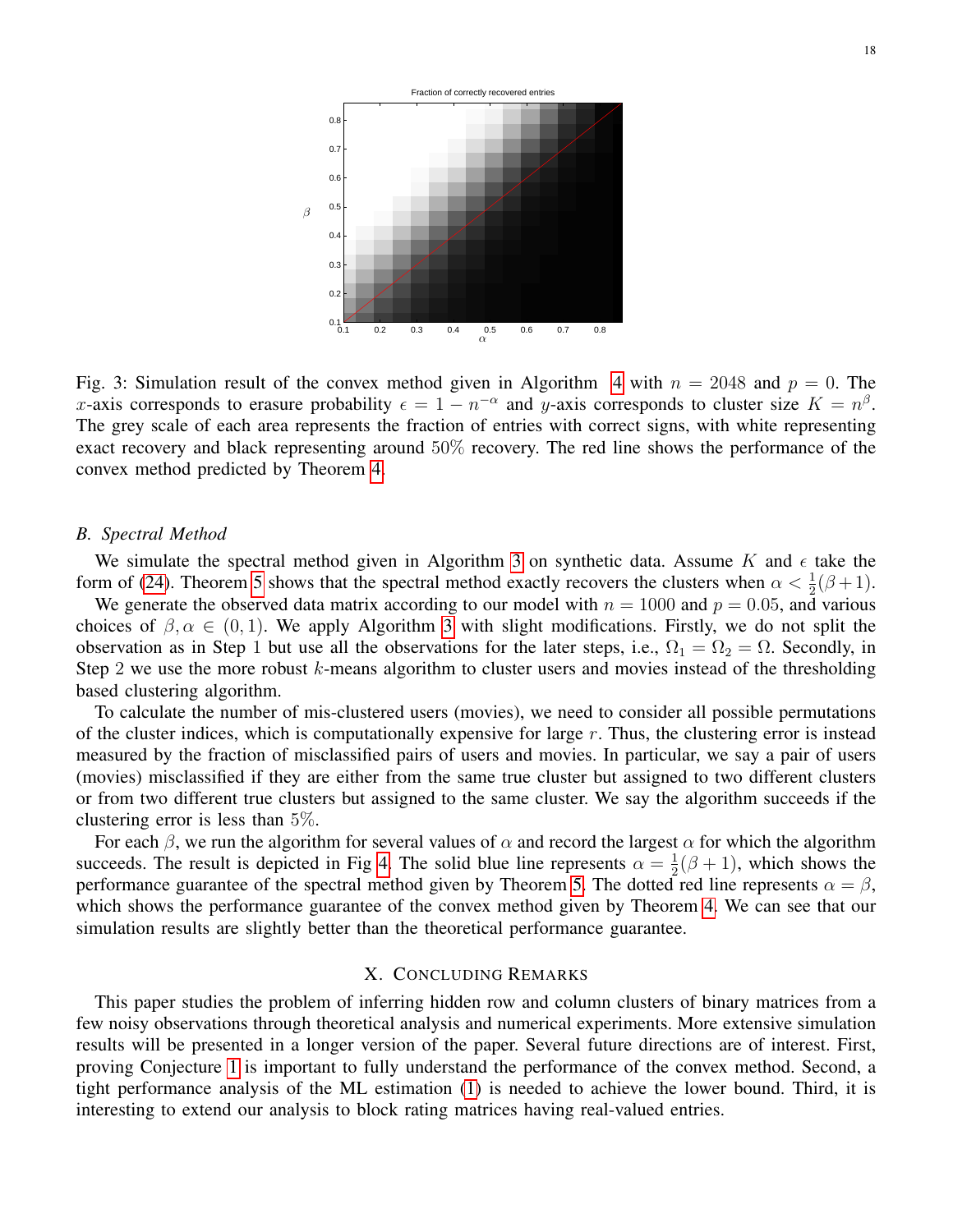<span id="page-18-19"></span>

Fig. 4: Simulation result of the spectral method given in Algorithm [3](#page-8-1) with  $n = 1000$  and  $p = 0.05$ . The x-axis corresponds to erasure probability  $\epsilon = 1 - n^{-\alpha}$  and y-axis corresponds to cluster size  $K = n^{\beta}$ . Each data point in the plot indicates the maximum value of  $\alpha$  for which the spectral method succeeds with a given  $\beta$ . The blue solid line shows the performance of the spectral method predicted by Theorem [5.](#page-9-1) The red dotted line shows the performance of the convex method predicted by Theorem [4.](#page-7-4)

#### **REFERENCES**

- <span id="page-18-0"></span>[1] G. Linden, B. Smith, and J. York, "Amazon.com recommendations: item-to-item collaborative filtering," *Internet Computing, IEEE*, vol. 7, no. 1, pp. 76–80, 2003.
- <span id="page-18-1"></span>[2] S. C. Madeira and A. L. Oliveira, "Biclustering algorithms for biological data analysis: A survey," *IEEE/ACM Trans. Comput. Biol. Bioinformatics*, vol. 1, no. 1, pp. 24–45, Jan. 2004. [Online]. Available:<http://dx.doi.org/10.1109/TCBB.2004.2>
- <span id="page-18-2"></span>[3] D. Jiang, C. Tang, and A. Zhang, "Cluster analysis for gene expression data: A survey," *IEEE Trans. on Knowl. and Data Eng.*, vol. 16, no. 11, pp. 1370–1386, Nov. 2004. [Online]. Available:<http://dx.doi.org/10.1109/TKDE.2004.68>
- <span id="page-18-3"></span>[4] Y. Koren, R. Bell, and C. Volinsky, "Matrix factorization techniques for recommender systems," *Computer*, vol. 42, no. 8, pp. 30–37, 2009.
- <span id="page-18-4"></span>[5] S. T. Aditya, O. Dabeer, and B. Dey, "A channel coding perspective of collaborative filtering," *IEEE Transactions on Information Theory*, vol. 57, no. 4, pp. 2327–2341, 2011.
- <span id="page-18-5"></span>[6] K. Barman and O. Dabeer, "Analysis of a collaborative filter based on popularity amongst neighbors," *IEEE Transactions on Information Theory*, vol. 58, no. 12, pp. 7110–7134, 2012.
- <span id="page-18-6"></span>[7] M. A. Davenport, Y. Plan, E. van den Berg, and M. Wootters, "1-bit matrix completion," Sept. 2012, available at http://arxiv.org/abs/1209.3672.
- <span id="page-18-7"></span>[8] V. Chandrasekaran and M. I. Jordan, "Computational and statistical tradeoffs via convex relaxation," *PNAS*, vol. 110, no. 13, pp. E1181–E1190, 2013.
- <span id="page-18-8"></span>[9] S. Fortunato, "Community detection in graphs," *Physics Reports*, vol. 486, no. 3-5, pp. 75 – 174, 2010.
- <span id="page-18-9"></span>[10] Y. Chen, S. Sanghavi, and H. Xu, "Clustering sparse graphs," in *NIPS*, 2012, available at: http://arxiv.org/abs/1210.3335.
- <span id="page-18-10"></span>[11] Y. Chen, A. Jalali, S. Sanghavi, and H. Xu, "Clustering partially observed graphs via convex optimization," in *ICML*, 2011, available at: http://arxiv.org/abs/1104.4803.
- <span id="page-18-11"></span>[12] F. McSherry, "Spectral partitioning of random graphs," in *42nd IEEE Symposium on Foundations of Computer Science*, Oct. 2001, pp. 529 – 537.
- <span id="page-18-12"></span>[13] K. Rohe, S. Chatterjee, and B. Yu, "Spectral clustering and the high-dimensional stochastic blockmodel," *The Annals of Statistics*, vol. 39, no. 4, pp. 1878–1915, 2011.
- <span id="page-18-13"></span>[14] D.-C. Tomozei and L. Massoulié, "Distributed user profiling via spectral methods," SIGMETRICS Perform. Eval. Rev., vol. 38, no. 1, pp. 383–384, Jun. 2010. [Online]. Available:<http://doi.acm.org/10.1145/1811099.1811098>
- <span id="page-18-14"></span>[15] J. A. Hartigan, "Direct clustering of a data matrix," *Journal of the American Statistical Association*, vol. 67, no. 337, pp. 123–129, 1972.
- <span id="page-18-15"></span>[16] Y. Cheng and G. M. Church, "Biclustering of expression data," *Proceedings of International Conference on Intelligent Systems for Molecular Biology (ISMB)*, vol. 8, pp. 93–103, 2000.
- <span id="page-18-16"></span>[17] S. Busygin, O. Prokopyev, and P. M. Pardalos, "Biclustering in data mining," *Computers and Operations Research*, vol. 35, no. 9, pp. 2964 – 2987, 2008.
- <span id="page-18-17"></span>[18] M. Kolar, S. Balakrishnan, A. Rinaldo, and A. Singh, "Minimax localization of structural information in large noisy matrices," in *NIPS*, 2011.
- <span id="page-18-18"></span>[19] S. Balakrishnan, M. Kolar, A. Rinalso, and A. Singh, "Statistical and computational tradeoffs in biclustering," in *NIPS 2011 Workshop on Computational Trade-offs in Statistical Learning*, 2011.